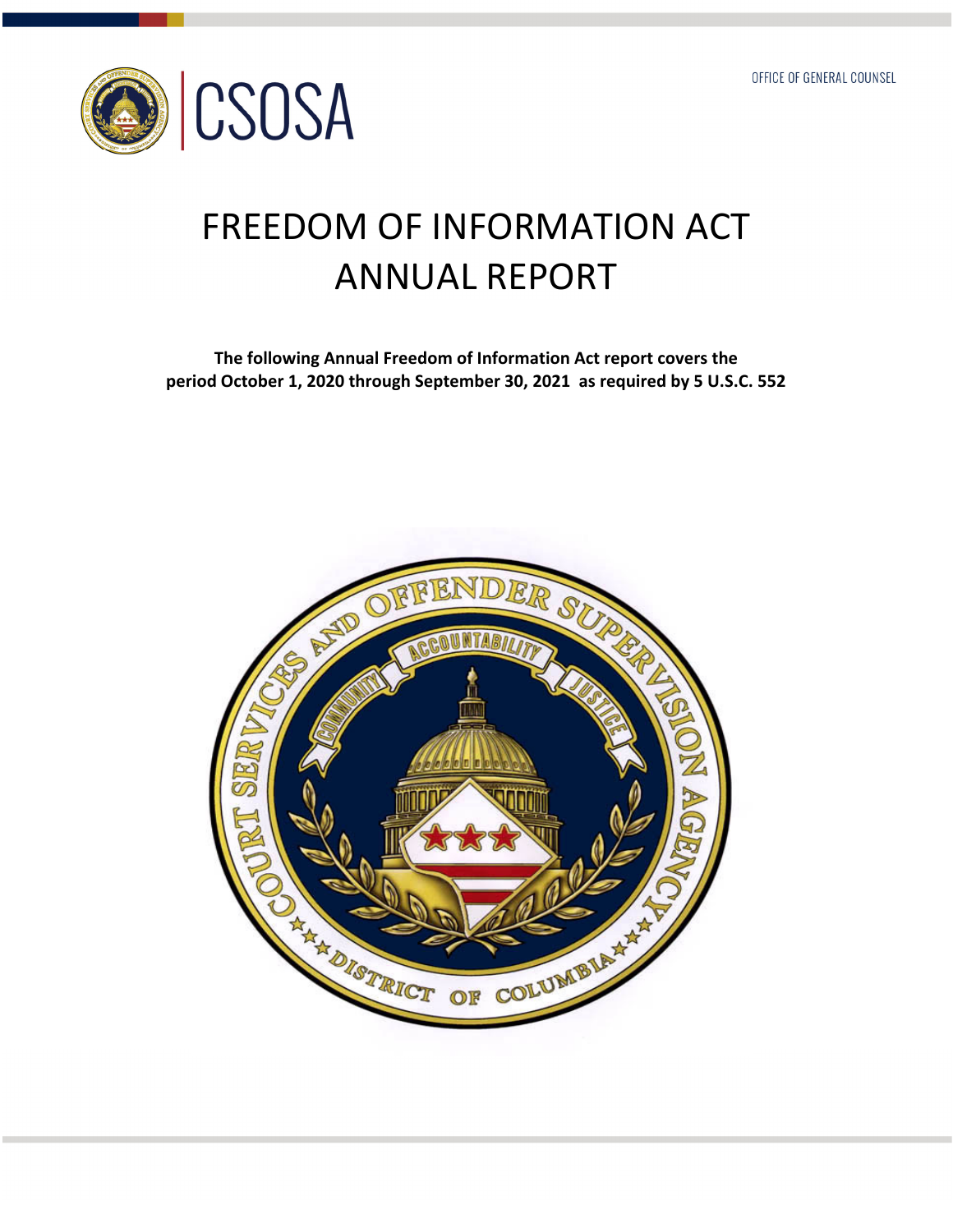#### **2021 FOIA ANNUAL REPORT**

**1.**. Provide name, title, address, and telephone number of  $\mathsf{person}(\mathsf{s})$  to be contacted with questions about the Report. Sheila Stokes General Counsel Chief FOIA Officer Office of General Counsel Court Services and Offender Supervision Agency 800 North Capitol Street, N.W., Suite702 Washington, D.C. 20002Tel: (202) <sup>220</sup>‐<sup>5797</sup>Email: [sheila.stokes@csosa.gov](mailto:sheila.stokes@csosa.gov)

#### **2.Provide an electronic link for access to the Report on the agency Website.**

<https://www.csosa.gov/foia-reports/>

#### **3.Provide an electronic link for access to agency FOIA Regulations**

<https://www.ecfr.gov/current/title-28/chapter-VIII>

**4.Explain how to obtain <sup>a</sup> copy of the Report in paper form.**

Contact Sheila Stokes at the address, telephone number, or <sup>e</sup>‐mail listed above.

#### **II.MAKING A FOIA REQUEST**

1. Provide names, addresses, and telephone numbers of all individual agency components that receive FOIA requests.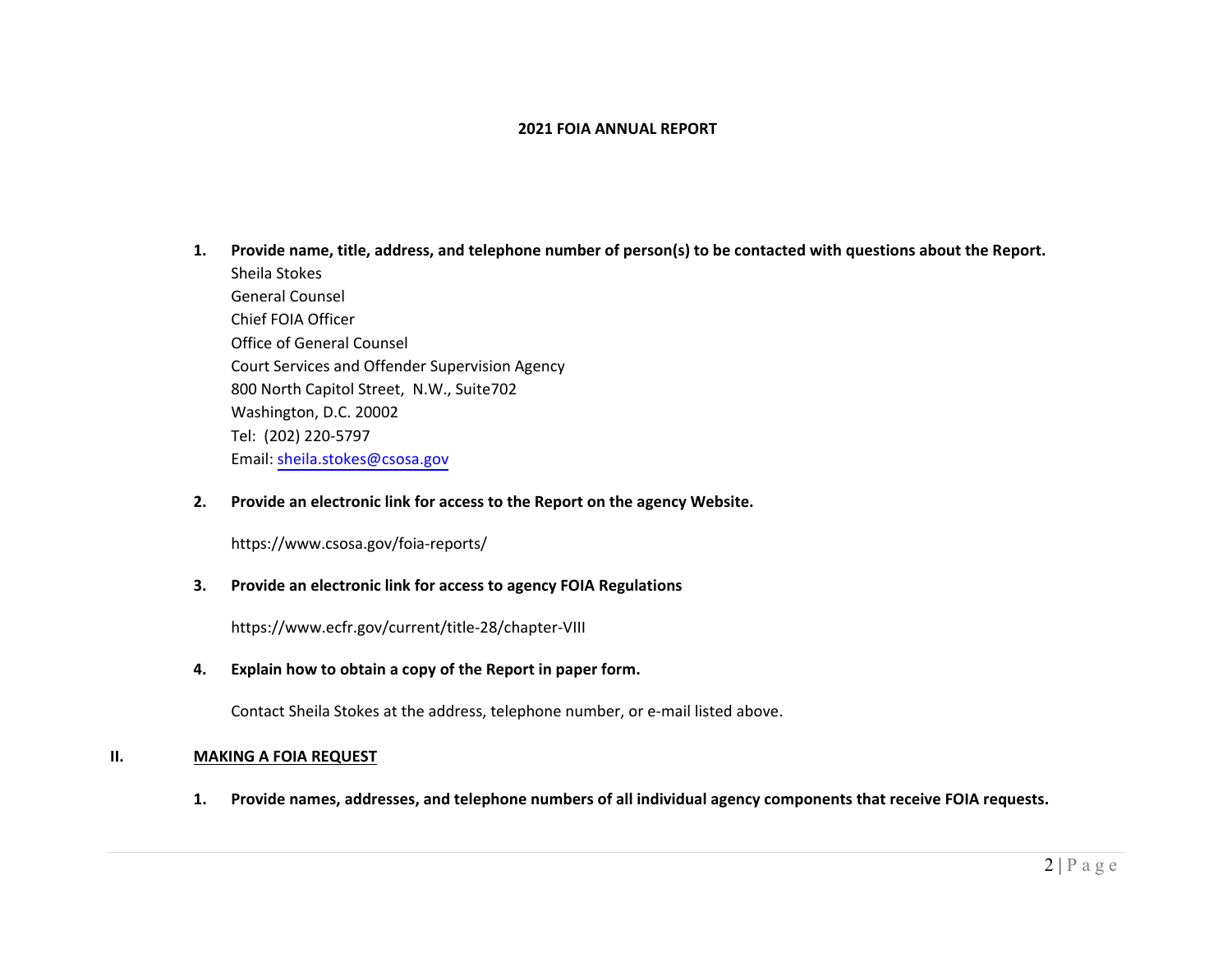Sheila Stokes General Counsel and Chief FOIA Officer Office of General Counsel Court Services and Offender Supervision Agency 800 North Capitol Street, N.W., Suite702 Washington, D.C. 20002 Tel: (202) 220‐5797 Email: <u>[Sheila.Stokes@csosa.gov](mailto:Sheila.Stokes@csosa.gov)</u>

Willis Stamps Supervisory Assistant General Counsel and FOIA Public Liaison Officer Office of General Counsel Court Services and Offender Supervision Agency 800 North Capitol Street, N.W., Suite 702 Washington, D.C. 20002 Tel: (202) 220‐5468 Email: [Willis.Stamps@csosa.gov](mailto:Willis.Stamps@csosa.gov)

Jeanean West Government Information Specialist Office of General Counsel Court Services and Offender Supervision Agency 800 North Capitol Street, N.W., Suite 702 Washington, D.C. 20002 Tel: (202) 220‐5748 Email: <u>[Jeanean.West@csosa.gov](mailto:Jeanean.West@csosa.gov)</u>

2. Provide a brief description of why some requests are not granted and an overview of certain general categories of the **agency's records to which the FOIA exemptions apply.**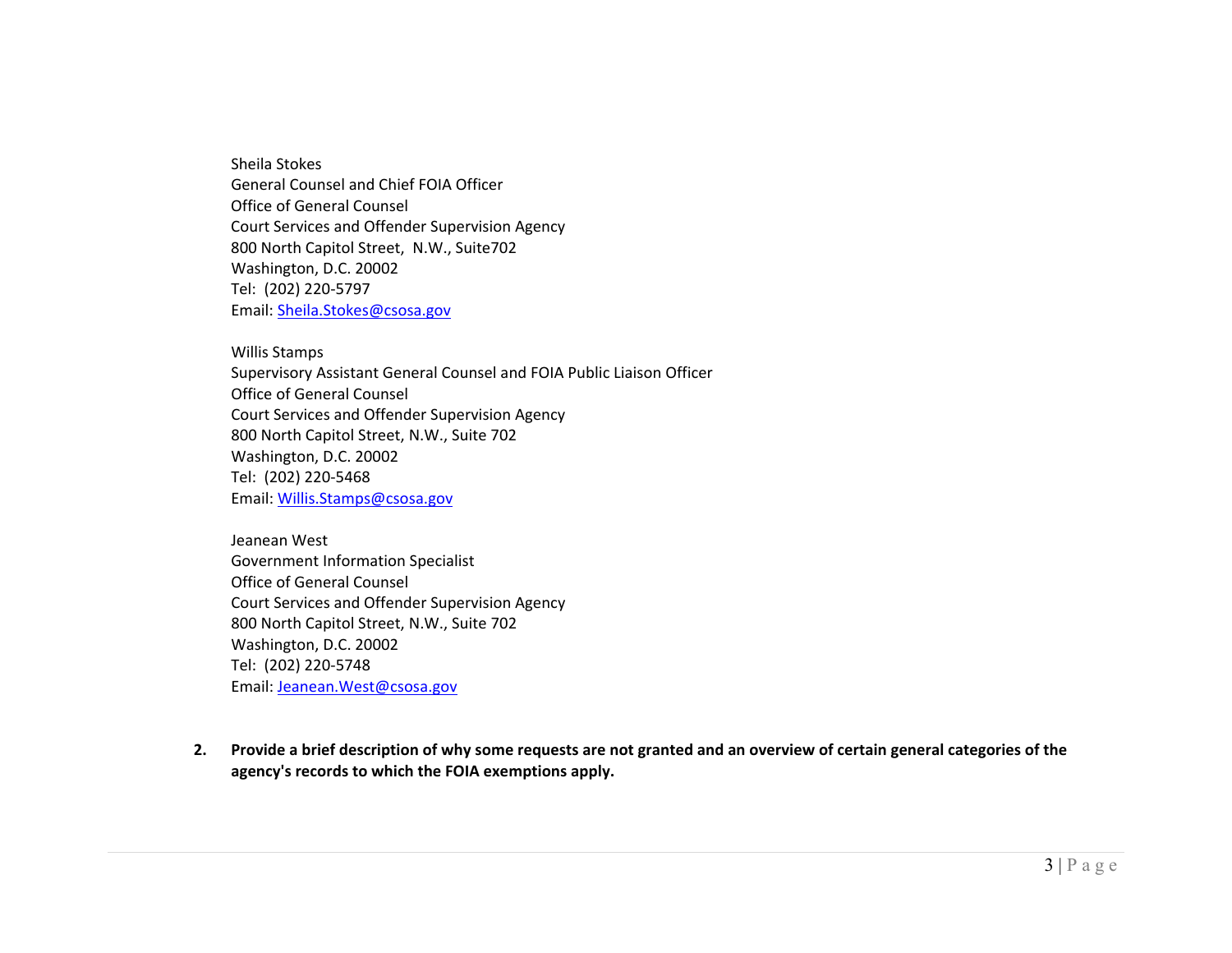The Court Services and Offender Supervision Agency (CSOSA) is an independent Executive Branch agency that provides supervision of adults on probation, parole, and supervised release in the District of Columbia. As <sup>a</sup> result, many of the records maintained by CSOSA involve running records, alleged violations reports, and other records concerning law enforcement matters. Under the Freedom of Information Act (FOIA), not all records can be released. Congress established certain categories of information that are not required to be released in response to <sup>a</sup> FOIA request because release would be harmful to <sup>a</sup> government or private interest. These categories are called "exemptions" from disclosures. The two primary FOIA exemptions utilized by CSOSA, more than the rest of the other exemptions combined, are (b)(6) and (b)(7)(C). FOIA exemption (b)(6) permits withholding of records and information about individuals when disclosure would be <sup>a</sup> clearly unwarranted invasion of personal privacy and exemption (b)(7)(C) permits withholding of records when an unwarranted invasion of personal privacy could reasonably be expected. CSOSA also protects the identities of confidential informants who provide information to law enforcement investigators as well as details about investigative techniques and procedures used by police. Furthermore, information related to victims are afforded protection.

#### **III.ACRONYMS, DEFINITIONS, AND EXEMPTIONS**

#### **1. Acronym**

| <b>Component Acronyms</b> | <b>Component Name</b>       |
|---------------------------|-----------------------------|
|                           | Court Services and Offender |
| <b>CSOSA</b>              | <b>Supervision Agency</b>   |

#### **Definitions of Terms Used in this Report**

a. **Administrative Appeal** ‐ <sup>a</sup> request to <sup>a</sup> federal agency asking that it review at <sup>a</sup> higher administrative level <sup>a</sup> FOIA determination made by the agency at the initial request level.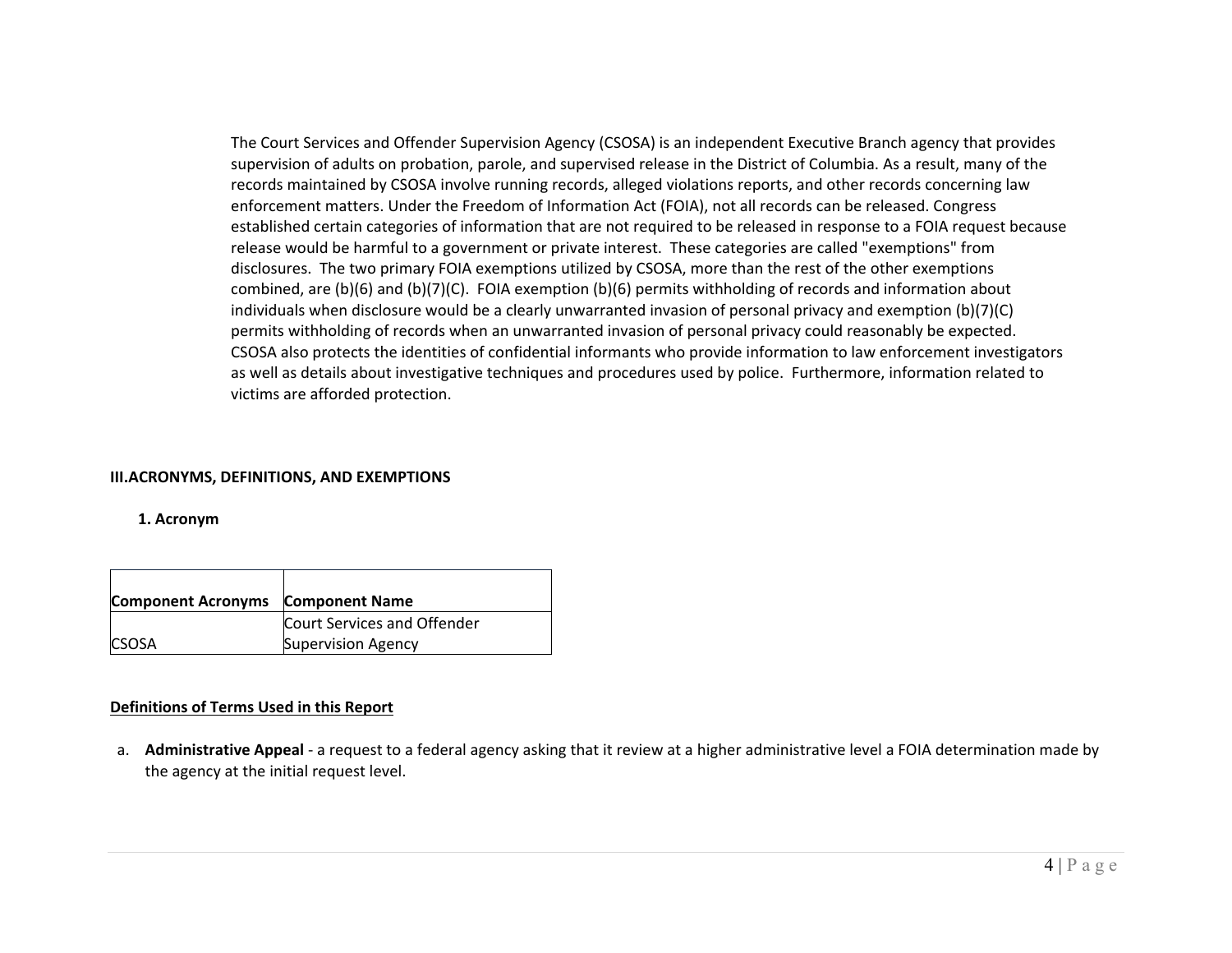- b. **Average Number** ‐ the number obtained by dividing the sum of <sup>a</sup> group of numbers by the quantity of numbers in the group. For example, of 3, 7, and 14, the average number is 8.
- c. **Backlog** ‐ the number of requests or administrative appeals that are pending at an agency at the end of the fiscal year that are beyond the statutory time period for <sup>a</sup> response.
- d. **Component** ‐ for agencies that process requests on <sup>a</sup> decentralized basis, <sup>a</sup> "component" is an entity, also sometimes referred to as an Office, Division, Bureau, Center, or Directorate, within the agency that processes FOIA requests. The FOIA now requires that agencies include in their Annual FOIA Report data for both the agency overall and for each principal component of the agency.
- e. **Consultation** ‐ the procedure whereby the agency responding to <sup>a</sup> FOIA request first forwards <sup>a</sup> record to another agency for its review because that other agency has an interest in the document. Once the agency in receipt of the consultation finishes its review of the record, it responds back to the agency that forwarded.
- f. **Exemption 3 Statute** ‐ <sup>a</sup> federal statute that exempts information from disclosure and which the agency relies on to withhold information under subsection (b)(3) of the FOIA.
- g. **FOIA Request** ‐ <sup>a</sup> FOIA request is generally <sup>a</sup> request to <sup>a</sup> federal agency for access to records concerning another person (i.e., <sup>a</sup> "third‐ party" request), or concerning an organization, or <sup>a</sup> particular topic of interest. FOIA requests also include requests made by requesters seeking records concerning themselves (i.e., "first-party" requests) when those requesters are not subject to the Privacy Act, such as non-U.S. citizens. Moreover, because all first‐party requesters should be afforded the benefit of both the access provisions of the FOIA as well as those of the Privacy Act, FOIA requests also include any first‐party requests where an agency determines that it must search beyond its Privacy Act "systems of records" or where <sup>a</sup> Privacy Act exemption applies, and the agency looks to FOIA to afford the greatest possible access. All requests which require the agency to utilize the FOIA in responding to the requester are included in this Report. Additionally, <sup>a</sup> FOIA request includes records referred to the agency for processing and direct response to the requester. It does not, however, include records for which the agency has received <sup>a</sup> consultation from another agency. (Consultations are reported separately in Section XII of this Report.)
- h. **Full Grant** ‐ an agency decision to disclose all records in full in response to <sup>a</sup> FOIA request.
- i. **Full Denial** ‐ an agency decision not to release any records in response to <sup>a</sup> FOIA request because the records are exempt in their entireties under one or more of the FOIA exemptions, or because of <sup>a</sup> procedural reason, such as when no records could be located.
- j. **Median Number** ‐ the middle, not average, number. For example, of 3, 7, and 14, the median number is 7.
- k. **Multi‐Track Processing** ‐ <sup>a</sup> system in which simple requests requiring relatively minimal review are placed in one processing track and more voluminous and complex requests are placed in one or more other tracks. Requests granted expedited processing are placed in yet another track. Requests in each track are processed on <sup>a</sup> first in/first out basis.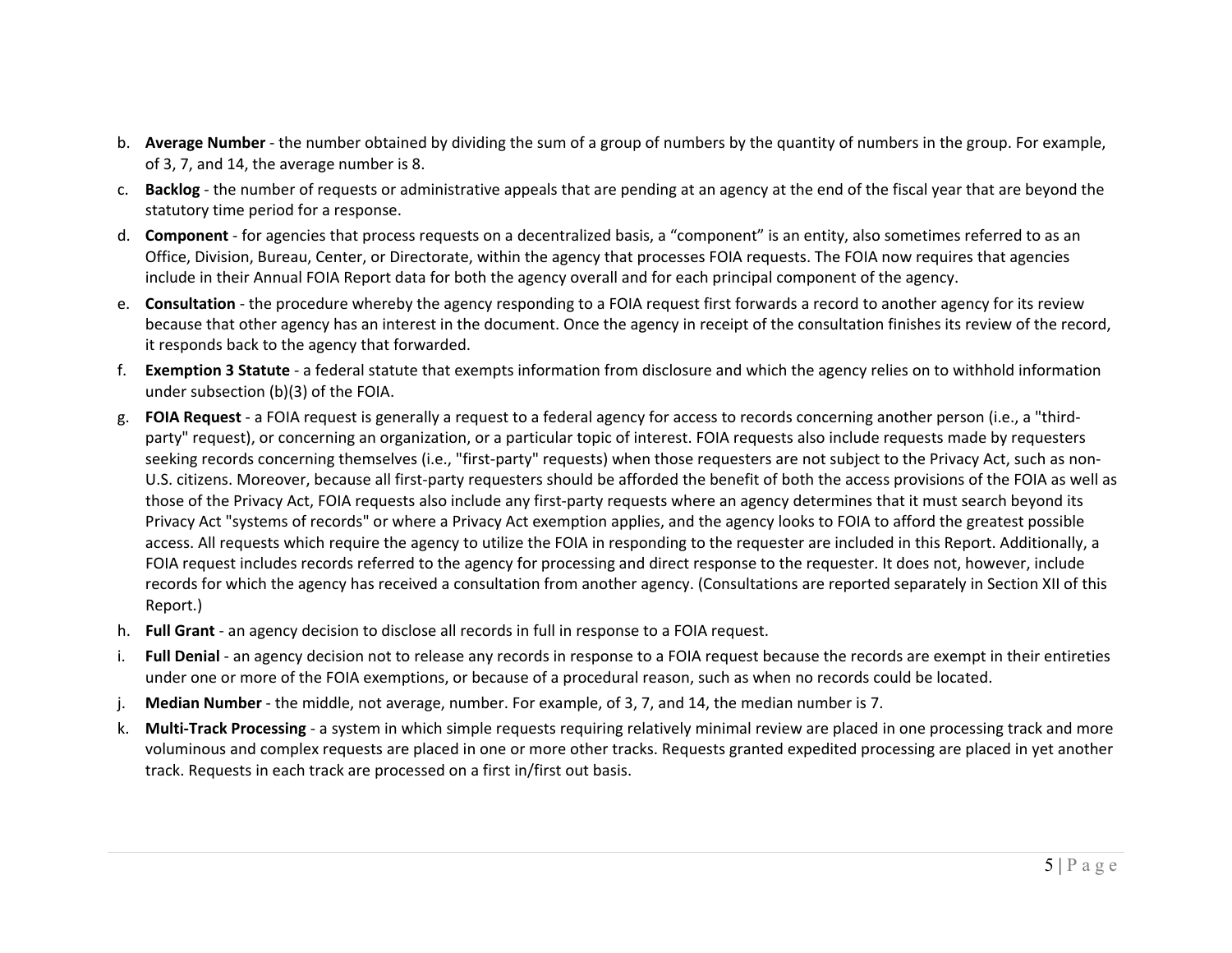- i. **Expedited Processing** ‐ an agency will process <sup>a</sup> FOIA request on an expedited basis when <sup>a</sup> requester satisfies the requirements for expedited processing as set forth in the statute and in agency regulations.
- ii. **Simple Request** ‐ <sup>a</sup> FOIA request that an agency using multi‐track processing places in its fastest (non‐expedited) track based on the low volume and/or simplicity of the records requested.
- iii. **Complex Request** ‐ <sup>a</sup> FOIA request that an agency using multi‐ track processing places in <sup>a</sup> slower track based on the high volume and/or complexity of the records requested.
- l. **Partial Grant/Partial Denial** ‐ in response to <sup>a</sup> FOIA request, an agency decision to disclose portions of the records and to withhold other portions that are exempt under the FOIA, or to otherwise deny <sup>a</sup> portion of the request for <sup>a</sup> procedural reason.
- m. **Pending Request or Pending Administrative Appeal** ‐ <sup>a</sup> request or administrative appeal for which an agency has not taken final action in all respects.
- n. **Perfected Request** ‐ <sup>a</sup> request for records which reasonably describes such records and is made in accordance with published rules stating the time, place, fees (if any) and procedures to be followed.
- o. **Processed Request or Processed Administrative Appeal** ‐ <sup>a</sup> request or administrative appeal for which an agency has taken final action in all respects.
- p. **Range in Number of Days** ‐ the lowest and highest number of days to process requests or administrative appeals.
- q. **Time Limits** ‐ the time period in the statute for an agency to respond to <sup>a</sup> FOIA request (ordinarily twenty working days from receipt of <sup>a</sup> perfected FOIA request).

## **Nine FOIA Exemptions Referenced in this Report**

- a. **Exemption 1**: classified national defense and foreign relations information
- b. **Exemption 2**: internal agency rules and practices
- c. **Exemption 3**: information that is prohibited from disclosure by another federal law
- d. **Exemption 4**: trade secrets and other confidential business information
- e. **Exemption 5**: inter‐agency or intra‐agency communications that are protected by legal privileges
- f. **Exemption 6**: information involving matters of personal privacy
- g. **Exemption 7**: records or information compiled for law enforcement purposes, to the extent that the production of those records (A) could reasonably be expected to interfere with enforcement proceedings, (B) would deprive <sup>a</sup> person of <sup>a</sup> right to <sup>a</sup> fair trial or an impartial adjudication, (C) could reasonably be expected to constitute an unwarranted invasion of personal privacy, (D) could reasonably be expected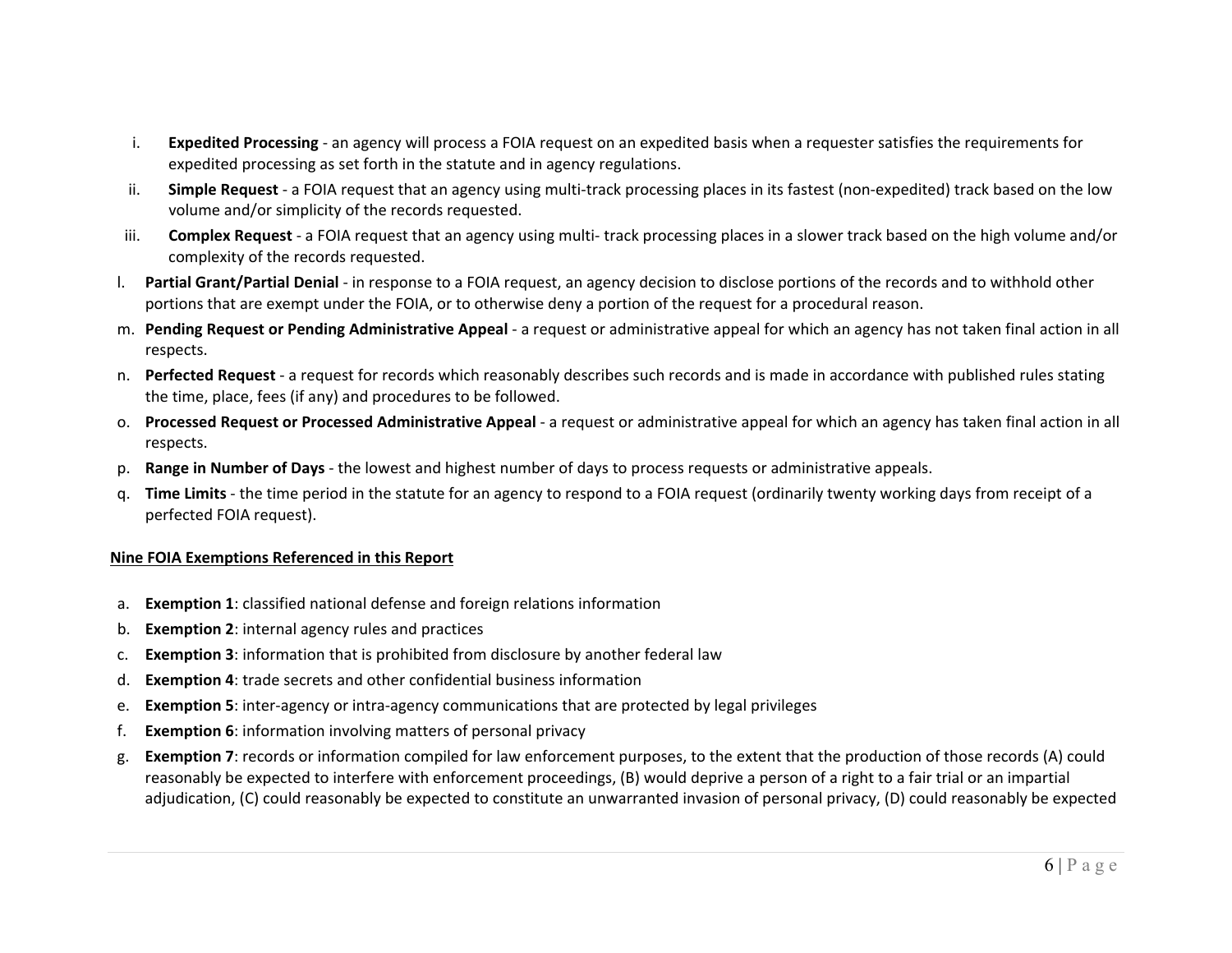to disclose the identity of <sup>a</sup> confidential source, (E) would disclose techniques and procedures for law enforcement investigations or prosecutions, or would disclose guidelines for law enforcement investigations or prosecutions, or (F) could reasonably be expected to endanger the life or physical safety of any individual

- h. **Exemption 8**: information relating to the supervision of financial institutions
- i. **Exemption 9**: geological information on wells

|  |  |  |  | IV. Exemption 3 Statutes |
|--|--|--|--|--------------------------|
|--|--|--|--|--------------------------|

| Statute | Type of<br>Information<br>Withheld | Case Citation | Agency /<br>Component | Number of<br><b>Times</b><br>Relied<br>upon<br>by Agency /<br>Component | Total<br>Number<br>οf<br>Times<br>Relied<br>upon<br>by<br>Agency<br>Overall |
|---------|------------------------------------|---------------|-----------------------|-------------------------------------------------------------------------|-----------------------------------------------------------------------------|
| N/A     | N/A                                | N/A           | <b>CSOSA</b>          | 0                                                                       |                                                                             |

#### **V.A. FOIA REQUESTS ‐‐ RECEIVED, PROCESSED AND PENDING FOIA REQUESTS**

| Agency / Component    | Number of<br>Requests<br>Pending as of<br>Start<br>of Fiscal Year | Number of<br>Requests<br>Received<br>in Fiscal Year | Number of<br>Requests<br>Processed<br>in Fiscal Year | Number of<br>Requests<br>Pending as of<br>End<br>of Fiscal Year |  |
|-----------------------|-------------------------------------------------------------------|-----------------------------------------------------|------------------------------------------------------|-----------------------------------------------------------------|--|
| <b>CSOSA</b>          |                                                                   | 99                                                  | 99                                                   |                                                                 |  |
|                       |                                                                   |                                                     |                                                      |                                                                 |  |
| <b>AGENCY OVERALL</b> |                                                                   | 99                                                  | 99                                                   |                                                                 |  |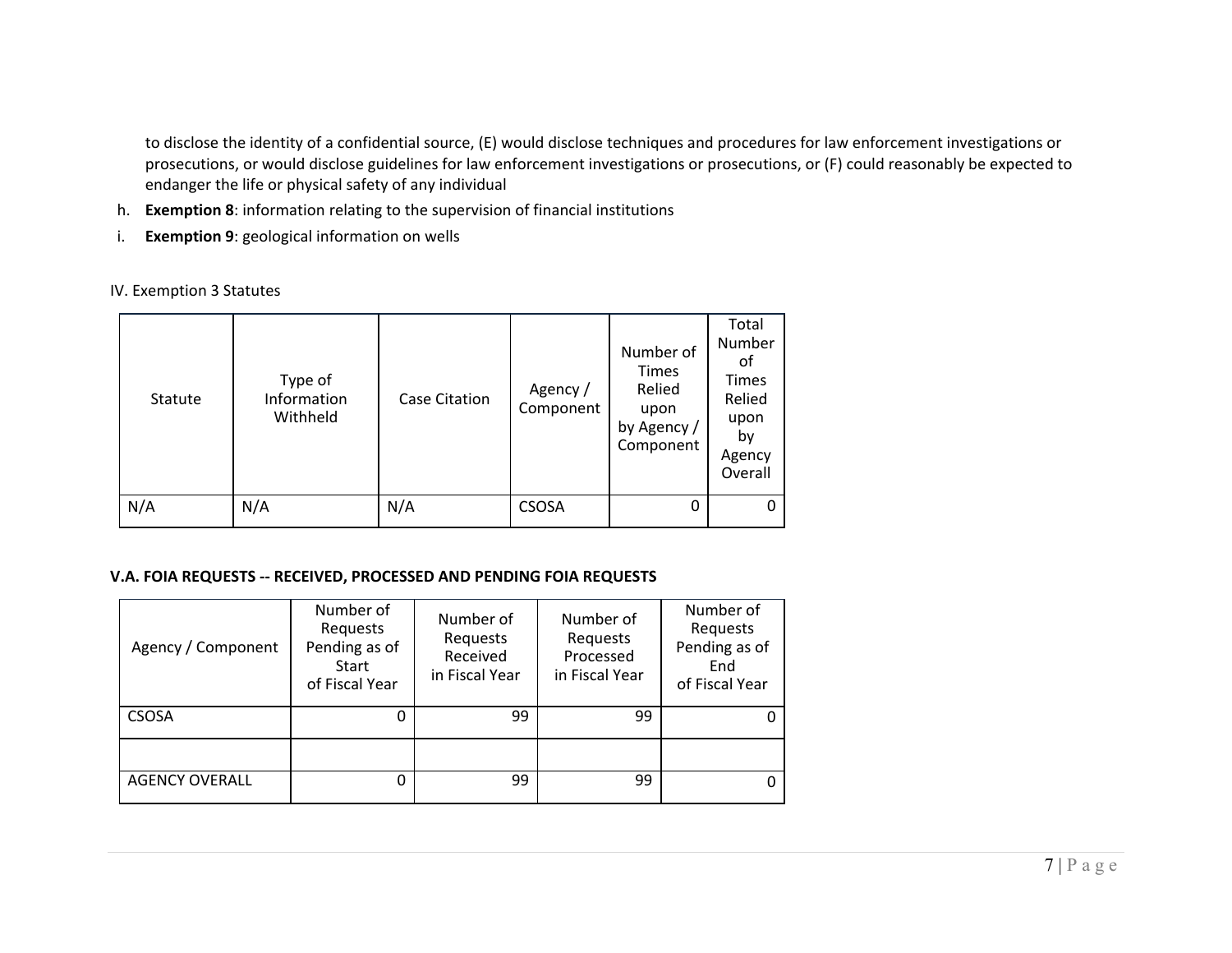# **V.B.(1). DISPOSITION OF FOIA REQUESTS ‐‐ ALL PROCESSED REQUESTS**

|                                                                                                                      | Numb                                                       |                   | Number of Full Denials Based on Reasons Other than Exemptions             |                          |                                   |                                                   |                                                         |                                 |                         |                                            |                              |          |    |
|----------------------------------------------------------------------------------------------------------------------|------------------------------------------------------------|-------------------|---------------------------------------------------------------------------|--------------------------|-----------------------------------|---------------------------------------------------|---------------------------------------------------------|---------------------------------|-------------------------|--------------------------------------------|------------------------------|----------|----|
| er of<br>Partial<br>Numb<br>Agency /<br>er of<br>Grants<br>Compone<br>Full<br>nt<br>Partial<br>Grants<br>Denial<br>S | Number<br>of Full<br>Denials<br>Based on<br>Exemptio<br>ns | No<br>Recor<br>ds | All<br>Records<br>Referred<br>to<br>Another<br>Compone<br>nt or<br>Agency | Request<br>Withdra<br>wn | Fee-<br>Relate<br>d<br>Reaso<br>n | Records<br>not<br>Reasona<br>bly<br>Describe<br>d | Improp<br>er FOIA<br>Reques<br>t for<br>Other<br>Reason | Not<br>Agen<br>cy<br>Recor<br>d | Duplica<br>te<br>Reques | Other<br>*Expla<br>in in<br>Chart<br>Below | T <sub>O</sub><br><b>TAL</b> |          |    |
| <b>CSOSA</b>                                                                                                         | 15                                                         | 71                |                                                                           | 8                        | 0                                 | 3                                                 | 0                                                       |                                 | 0                       | 0                                          | 0                            | $\Omega$ | 99 |
| <b>AGENCY</b><br>OVERALL                                                                                             | 15                                                         | 71                |                                                                           | 8                        | 0                                 | 3                                                 | $\Omega$                                                |                                 | $\Omega$                | $\Omega$                                   | $\Omega$                     | 0        | 99 |

# V.B.(2). DISPOSITION OF FOIA REQUESTS -- "OTHER" REASONS FOR "FULL DENIALS BASED ON REASONS OTHER THAN EXEMPTIONS"

| Agency /<br>Component | Description of "Other" Reasons for Denials from<br>Chart $B(1)$ | Number<br>of Times<br>"Other"<br>Reason<br>Was<br>Relied<br>Upon | TOTAL |
|-----------------------|-----------------------------------------------------------------|------------------------------------------------------------------|-------|
|-----------------------|-----------------------------------------------------------------|------------------------------------------------------------------|-------|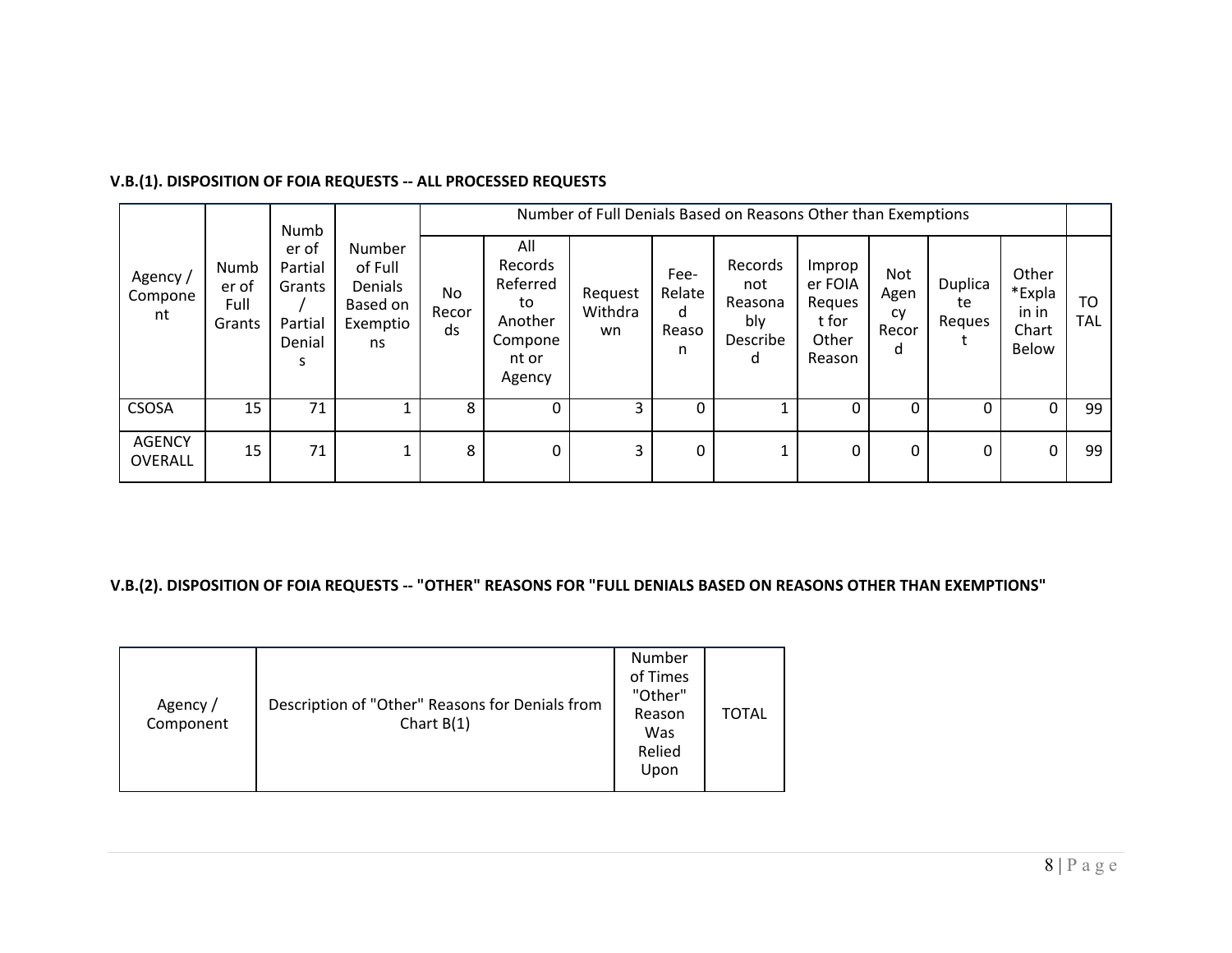| <b>CSOSA</b>             | N/A | ັ |  |
|--------------------------|-----|---|--|
| <b>AGENCY</b><br>OVERALL |     |   |  |

# **V.B.(3). DISPOSITION OF FOIA REQUESTS ‐‐ NUMBER OF TIMES EXEMPTIONS APPLIED**

| Agency /<br>Component           | Ex. | Ex. | Ex. | Ex.<br>4 | Ex.<br>5 | Ex.<br>6 | Ex.<br>7(A) | Ex.<br>7(B) | Ex.<br>7(C) | Ex.<br>7(D) | Ex.<br>7(E) | Ex.<br>7(F) | Ex.<br>8 | Ex.<br>9 |
|---------------------------------|-----|-----|-----|----------|----------|----------|-------------|-------------|-------------|-------------|-------------|-------------|----------|----------|
| <b>CSOSA</b>                    | 0   | 0   | 0   | 4        | 39       | 72       | 0           | 0           | 64          | 0           | 59          |             |          |          |
| <b>AGENCY</b><br><b>OVERALL</b> | 0   | 0   | 0   | 4        | 39       | 72       | 0           |             | 64          | 0           | 59          |             |          |          |

VI.A. ADMINISTRATIVE APPEALS OF INITIAL DETERMINATIONS OF FOIA REQUESTS -- RECEIVED, PROCESSED, AND PENDING ADMINISTRATIVE **APPEALS**

| Agency /<br>Component | Number of<br>Appeals<br>Pending as of<br>Start<br>of Fiscal Year | Number of<br>Appeals<br>Received<br>in Fiscal Year | Number of<br>Appeals<br>Processed<br>in Fiscal Year | Number of<br>Appeals<br>Pending as of<br>End<br>of Fiscal Year |
|-----------------------|------------------------------------------------------------------|----------------------------------------------------|-----------------------------------------------------|----------------------------------------------------------------|
| <b>CSOSA</b>          | U                                                                |                                                    | 4                                                   |                                                                |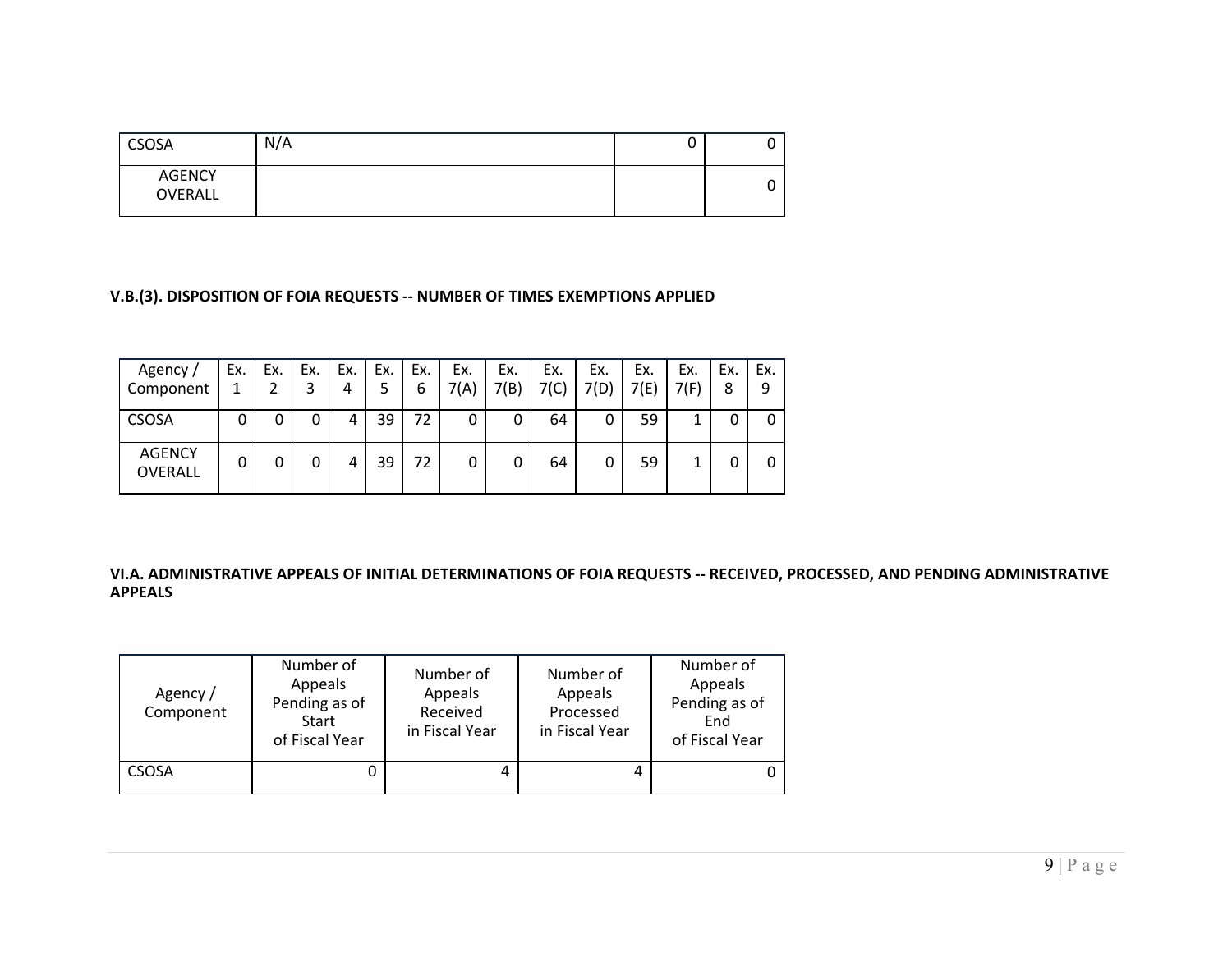| <b>AGENCY</b><br>OVERALL |  | 4 |  |
|--------------------------|--|---|--|
|                          |  |   |  |

#### **VI.B. DISPOSITION OF ADMINISTRATIVE APPEALS ‐‐ ALL PROCESSED APPEALS**

| Agency /<br>Component           | Number<br>Affirmed on<br>Appeal | <b>Number Partially</b><br><b>Affirmed &amp; Partially</b><br>Reversed/Remanded<br>on Appeal | Number Completely<br>Reversed/Remanded<br>on Appeal | Number of<br>Appeals<br>Closed for<br>Other<br>Reasons | <b>TOTAL</b> |  |
|---------------------------------|---------------------------------|----------------------------------------------------------------------------------------------|-----------------------------------------------------|--------------------------------------------------------|--------------|--|
| <b>CSOSA</b>                    | 0                               | 4                                                                                            |                                                     |                                                        |              |  |
| <b>AGENCY</b><br><b>OVERALL</b> | 0                               | 4                                                                                            |                                                     | 0                                                      |              |  |

# **VI.C.(1). REASONS FOR DENIAL ON APPEAL ‐‐ NUMBER OF TIMES EXEMPTIONS APPLIED**

| Agency /<br>Component           | Ex.<br>1 | Ex. | Ex. | Ex.<br>4 | Ex.<br>5 | Ex.<br>6 | Ex.<br>7(A) | Ex.<br>7(B) | Ex.<br>7(C) | Ex.<br>7(D) | Ex.<br>7(E) | Ex.<br>7(F) | Ex.<br>8 | Ex.<br>9 |
|---------------------------------|----------|-----|-----|----------|----------|----------|-------------|-------------|-------------|-------------|-------------|-------------|----------|----------|
| CSOSA                           | 0        | 0   | 0   | 1        |          | 4        | 0           | 0           | 1           |             | 0           |             |          |          |
| <b>AGENCY</b><br><b>OVERALL</b> | 0        |     | 0   | 1        |          | 4        |             |             | 1<br>Ŧ.     |             | 0           |             |          |          |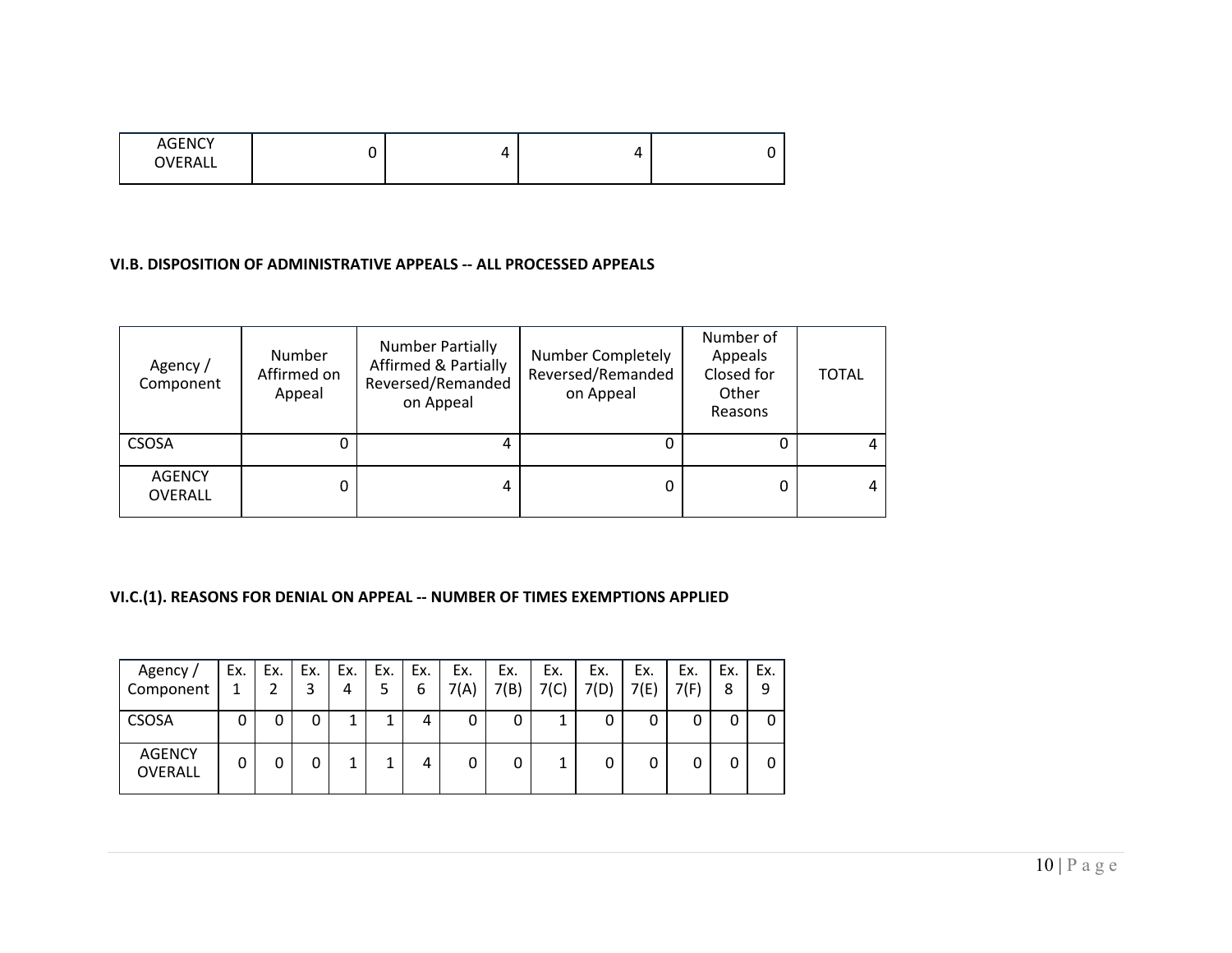# **VI.C.(2). REASONS FOR DENIAL ON APPEAL ‐‐ REASONS OTHER THAN EXEMPTIONS**

| Agency /<br>Component           | No<br>Records | Records<br>Referred<br>at Initial<br>Request<br>Level | Request<br>Withdrawn | Fee-<br>Related<br>Reason | Records<br>not<br>Reasonably<br>Described | Improper<br>Request<br>for Other<br>Reasons | Not<br>Agency<br>Record | Duplicate<br>Request<br>or<br>Appeal | Request<br>ın<br>Litigation | Appeal<br>Based<br>Solely on<br>Denial of<br>Request<br>for<br>Expedited<br>Processing | Other<br>*Explain<br>in chart<br>below |
|---------------------------------|---------------|-------------------------------------------------------|----------------------|---------------------------|-------------------------------------------|---------------------------------------------|-------------------------|--------------------------------------|-----------------------------|----------------------------------------------------------------------------------------|----------------------------------------|
| <b>CSOSA</b>                    | 0             |                                                       |                      |                           | 0                                         | 0                                           | 0                       |                                      |                             |                                                                                        | 0                                      |
| <b>AGENCY</b><br><b>OVERALL</b> | 0             | 0                                                     | 0                    | 0                         | 0                                         | 0                                           | 0                       | 0                                    | 0                           | 0                                                                                      | 0                                      |

# **VI.C.(3). REASONS FOR DENIAL ON APPEAL ‐‐ "OTHER" REASONS**

| Agency /<br>Component | Description of "Other" Reasons for Denial on<br>Appeal from Chart C(2) | Number of<br><b>Times</b><br>"Other"<br>Reason<br>Was Relied<br>Upon | TOTAL |
|-----------------------|------------------------------------------------------------------------|----------------------------------------------------------------------|-------|
| CSOSA                 | n/a                                                                    |                                                                      | 0     |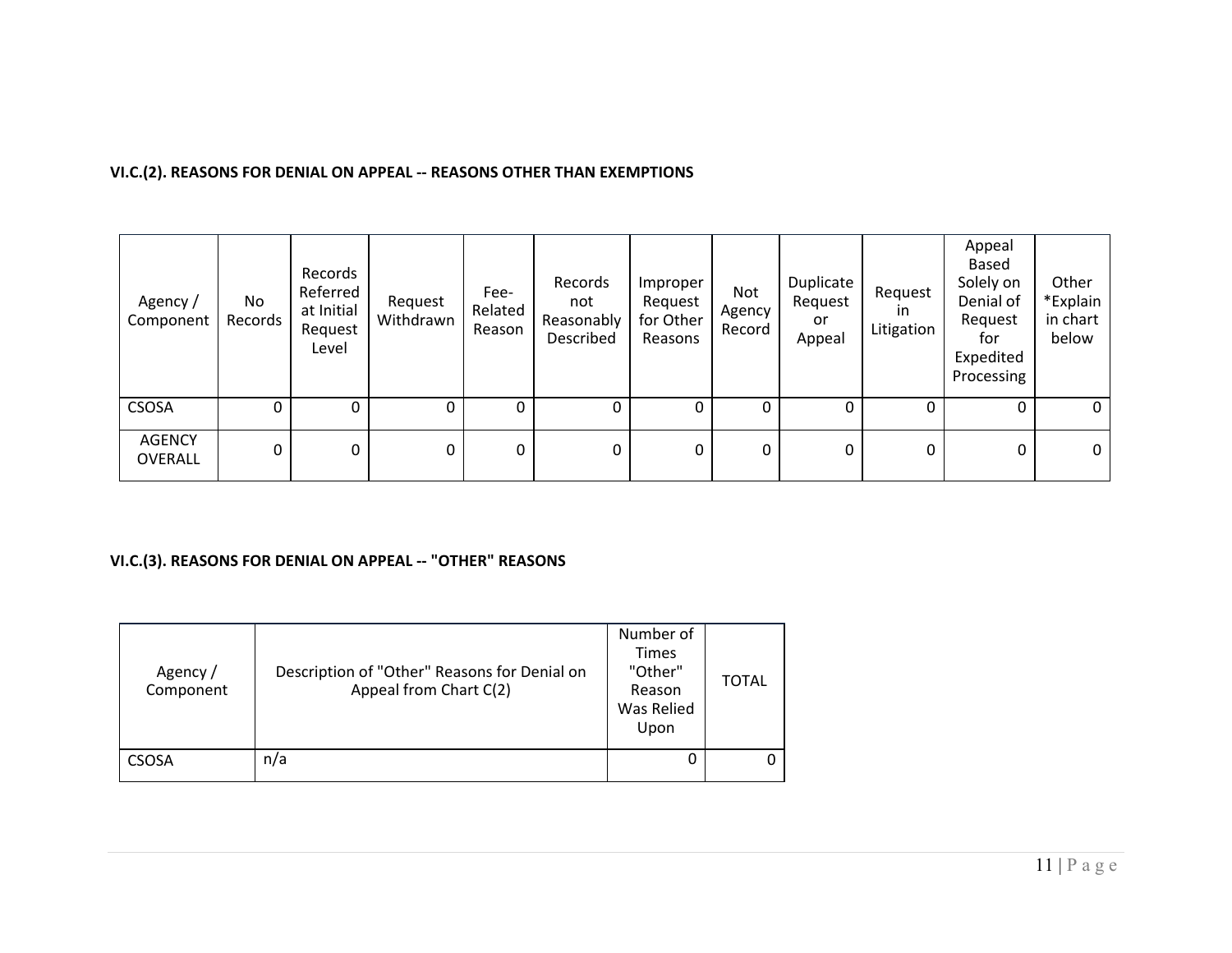| <b>AGENCY</b><br>OVERALL |  |  |
|--------------------------|--|--|
|                          |  |  |

# **VI.C.(4). RESPONSE TIME FOR ADMINISTRATIVE APPEALS**

| Agency/<br>Component            | Median Number<br>of Days | Average<br>Number of Days | Lowest Number<br>of Days | <b>Highest Number</b><br>of Days |
|---------------------------------|--------------------------|---------------------------|--------------------------|----------------------------------|
| <b>CSOSA</b>                    | 18                       | 18                        | 16                       | 20                               |
| <b>AGENCY</b><br><b>OVERALL</b> | 18                       | 18                        | 16                       | 20                               |

# **VI.C.(5). TEN OLDEST PENDING ADMINISTRATIVE APPEALS**

| Agency /<br>Component    |                              | 10th<br>Oldest<br>Appeal | 9th | 8th | 7th | 6th | 5th | 4th | 3rd | 2 <sub>nd</sub> | Oldest<br>Appeal |
|--------------------------|------------------------------|--------------------------|-----|-----|-----|-----|-----|-----|-----|-----------------|------------------|
|                          | Date of<br>Appeal            | N/A                      | N/A | N/A | N/A | N/A | N/A | N/A | N/A | N/A             | N/A              |
| <b>CSOSA</b>             | Number<br>of Days<br>Pending | 0                        | 0   | 0   | 0   | 0   | 0   | 0   | 0   | 0               | 0                |
| <b>AGENCY</b><br>OVERALL | Date of<br>Appeal            | N/A                      | N/A | N/A | N/A | N/A | N/A | N/A | N/A | N/A             | N/A              |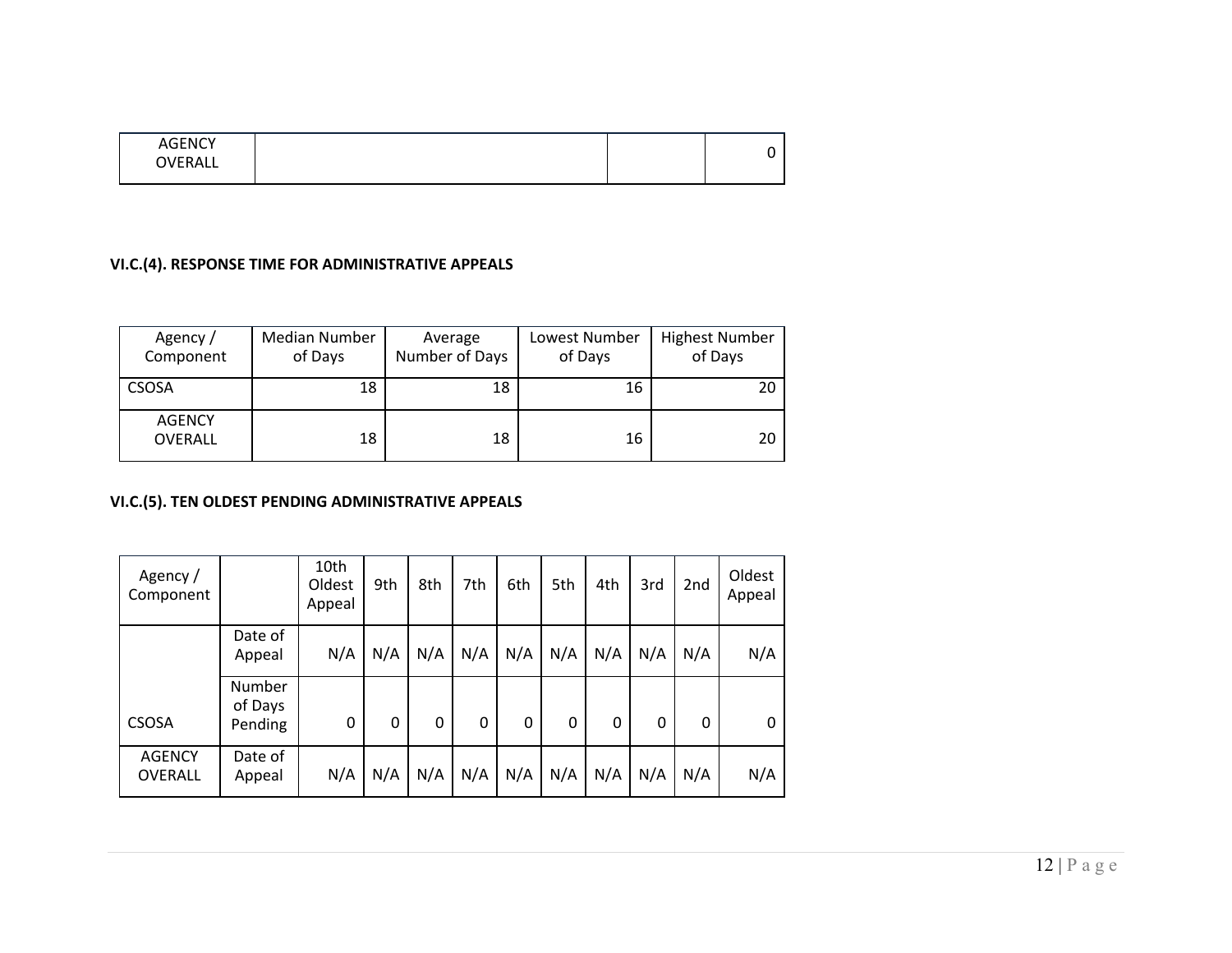| Number<br>of Days<br>Pending | 0<br>∽<br>U<br>ັ | u<br>ັ<br>◡ | ∽<br>u<br>u | ັ<br>w |
|------------------------------|------------------|-------------|-------------|--------|
|------------------------------|------------------|-------------|-------------|--------|

#### **VII.A. FOIA REQUESTS ‐‐ RESPONSE TIME FOR ALL PROCESSED PERFECTED REQUESTS**

|                          |                             |                              | <b>SIMPLE</b>               |                              |                             |                              | <b>COMPLEX</b>              |                              | <b>EXPEDITED PROCESSING</b> |                              |                             |                              |  |
|--------------------------|-----------------------------|------------------------------|-----------------------------|------------------------------|-----------------------------|------------------------------|-----------------------------|------------------------------|-----------------------------|------------------------------|-----------------------------|------------------------------|--|
| Agency /<br>Component    | Median<br>Number<br>of Days | Average<br>Number<br>of Days | Lowest<br>Number<br>of Days | Highest<br>Number<br>of Days | Median<br>Number<br>of Days | Average<br>Number<br>of Days | Lowest<br>Number<br>of Days | Highest<br>Number<br>of Days | Median<br>Number<br>of Days | Average<br>Number<br>of Days | Lowest<br>Number<br>of Days | Highest<br>Number<br>of Days |  |
| <b>CSOSA</b>             | 9                           |                              |                             | 19                           | 19                          | 17                           |                             | 20                           | N/A                         | N/A                          | N/A                         | N/A                          |  |
| <b>AGENCY</b><br>OVERALL | 9                           |                              |                             | 19                           | 19                          | 17                           |                             | 20                           | N/A                         | N/A                          | N/A                         | N/A                          |  |

#### **VII.B. PROCESSED REQUESTS ‐‐ RESPONSE TIME FOR PERFECTED REQUESTS IN WHICH INFORMATION WAS GRANTED**

|                      |                             |                              | <b>SIMPLE</b>               |                              |                             |                              | COMPLEX                     |                              | <b>EXPEDITED PROCESSING</b> |                              |                             |                              |  |
|----------------------|-----------------------------|------------------------------|-----------------------------|------------------------------|-----------------------------|------------------------------|-----------------------------|------------------------------|-----------------------------|------------------------------|-----------------------------|------------------------------|--|
| Agency,<br>Component | Median<br>Number<br>of Days | Average<br>Number<br>of Days | Lowest<br>Number<br>of Days | Highest<br>Number<br>of Days | Median<br>Number<br>of Days | Average<br>Number<br>of Days | Lowest<br>Number<br>of Days | Highest<br>Number<br>of Davs | Median<br>Number<br>of Davs | Average<br>Number<br>of Days | Lowest<br>Number<br>of Davs | Highest<br>Number<br>of Days |  |
| <b>CSOSA</b>         |                             |                              | --                          | 19                           | 19                          | 18                           |                             | 20                           | N/A                         | N/A                          | N/A                         | N/A                          |  |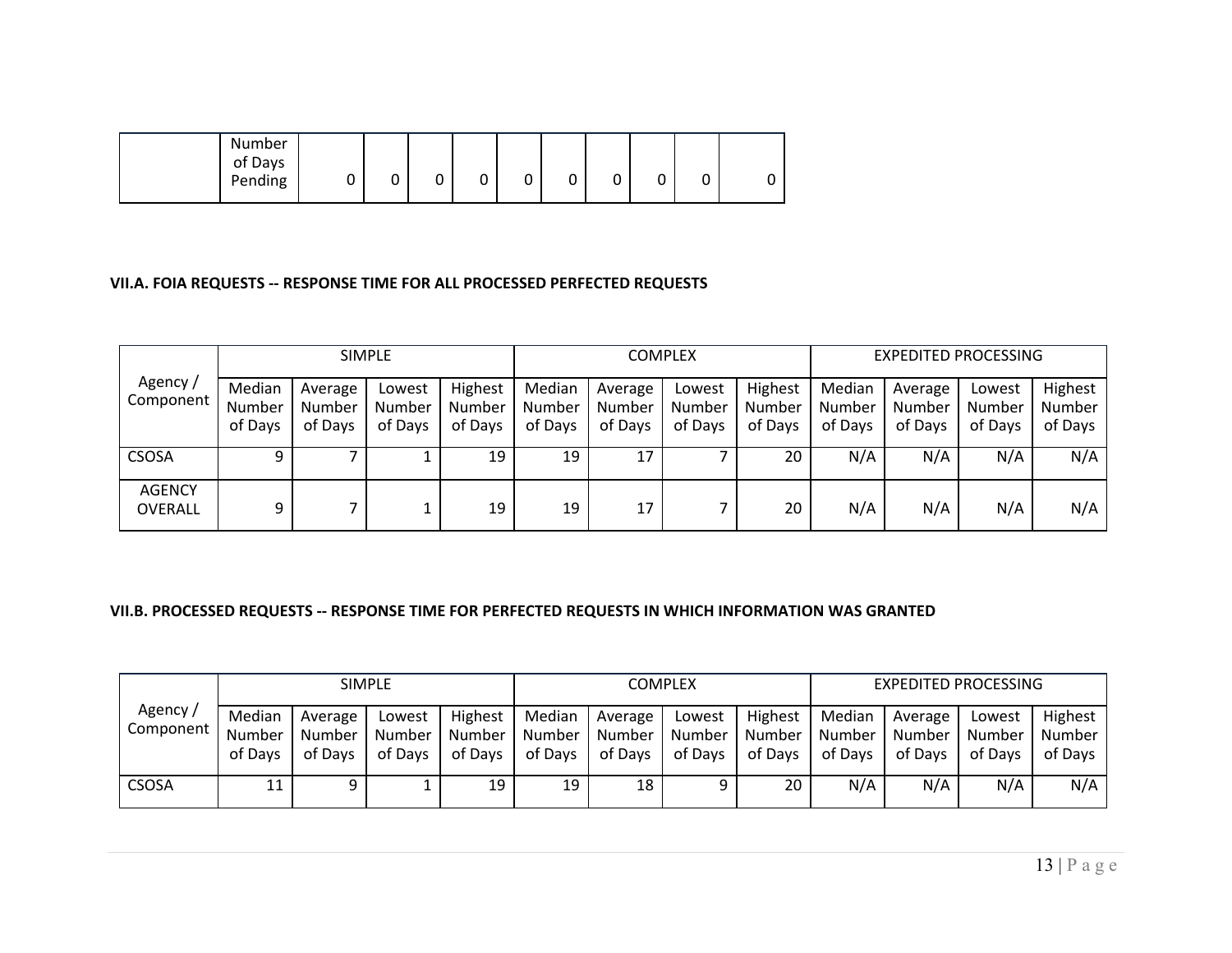| <b>AGENCY</b><br><b>OVERALL</b> | - - |     | 10      | 1۵         | 18 |                          | 20 | N/A | N/A | N/A | N/A |
|---------------------------------|-----|-----|---------|------------|----|--------------------------|----|-----|-----|-----|-----|
|                                 | .   | . . | <b></b> | <u>. .</u> |    | $\overline{\phantom{0}}$ |    |     |     |     |     |

#### **VII.C. PROCESSED SIMPLE REQUESTS ‐‐ RESPONSE TIME IN DAY INCREMENTS**

| Agency /<br>Component    | <1-<br>20<br>Days | 21-<br>40<br>Days | $41 -$<br>60<br>Days | 61-<br>80<br>Days | $81 -$<br>100<br>Days | $101 -$<br>120<br>Days | 121-<br>140<br>Days | 141-<br>160<br>Days | $161 -$<br>180<br>Days | 181-<br>200<br>Days | $201 -$<br>300<br>Days | $301 -$<br>400<br>Days | $401+$<br>Days | <b>TOTAL</b> |
|--------------------------|-------------------|-------------------|----------------------|-------------------|-----------------------|------------------------|---------------------|---------------------|------------------------|---------------------|------------------------|------------------------|----------------|--------------|
| <b>CSOSA</b>             | 32                | O                 |                      | 0                 | υ                     | 0                      | 0                   | υ                   | 0                      |                     | 0                      |                        | 0              | 32           |
| <b>AGENCY</b><br>OVERALL | 32                | 0                 |                      | 0                 |                       | 0                      | 0                   |                     | 0                      | 0                   | 0                      |                        | 0              | 32           |

#### **VII.C. PROCESSED COMPLEX REQUESTS ‐‐ RESPONSE TIME IN DAY INCREMENTS**

| Agency /<br>Component           | <1-<br>20<br>Days | 21-<br>40<br>Days | 41-<br>60<br>Days | 61-<br>80<br>Days | 81-<br>100<br>Days | $101 -$<br>120<br>Days | $121 -$<br>140<br>Days | $141 -$<br>160<br>Days | $161 -$<br>180<br>Days | 181-<br>200<br>Days | $201 -$<br>300<br>Days | $301 -$<br>400<br>Days | $401+$<br>Days | <b>TOTAL</b> |
|---------------------------------|-------------------|-------------------|-------------------|-------------------|--------------------|------------------------|------------------------|------------------------|------------------------|---------------------|------------------------|------------------------|----------------|--------------|
| <b>CSOSA</b>                    | 66                | 0                 |                   | 0                 |                    | 0                      | 0                      | 0                      | 0                      |                     | 0                      |                        | 0              | 66           |
| <b>AGENCY</b><br><b>OVERALL</b> | 66                | 0                 |                   | 0                 |                    | 0                      | 0                      | 0                      | 0                      | 0                   | 0                      |                        | 0              | 66           |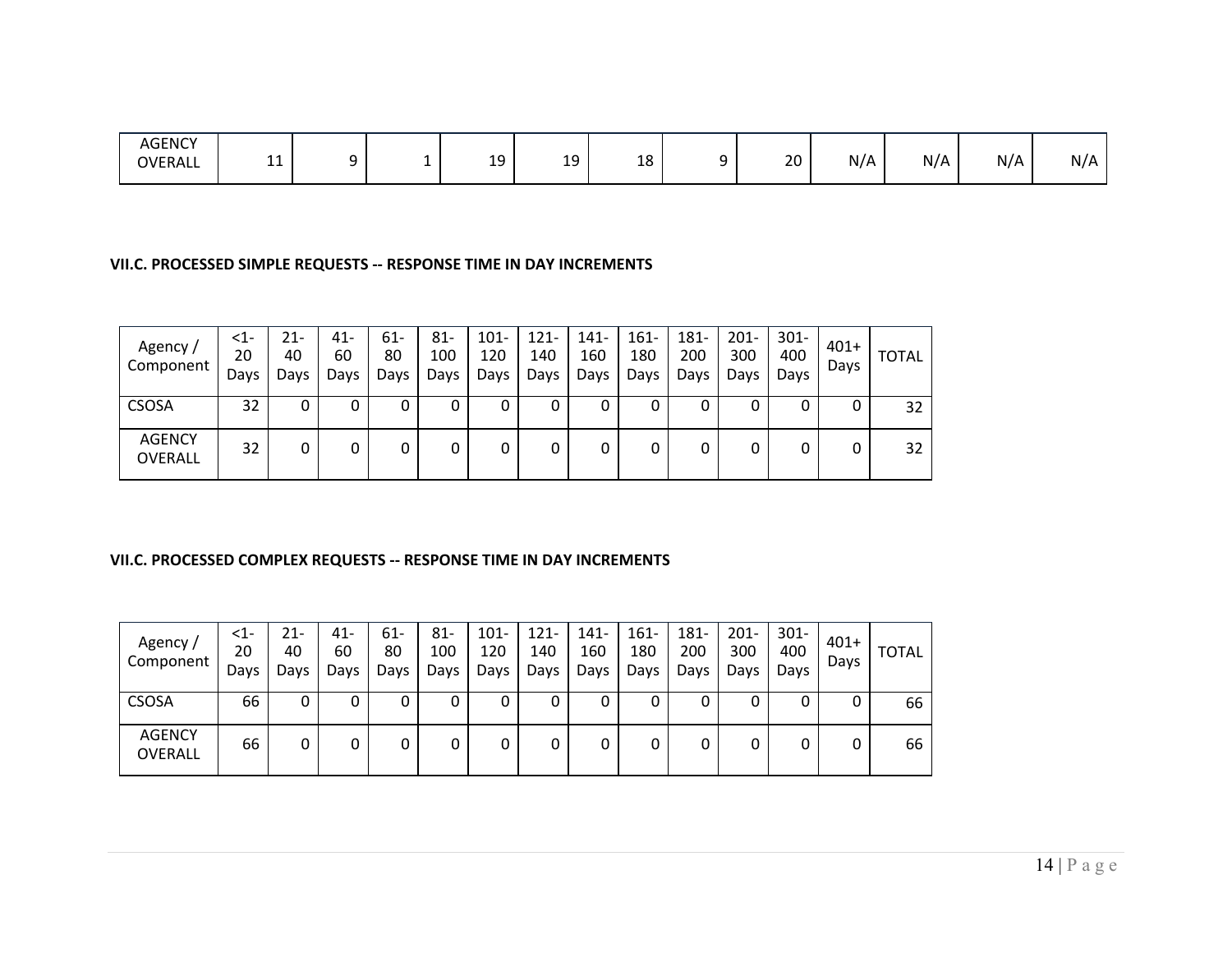| Agency /<br>Component    | <1-<br>20<br>Days | 21-<br>40<br>Days | $41 -$<br>60<br>Days | 61-<br>80<br>Days | $81 -$<br>100<br>Days | $101 -$<br>120<br>Days | $121 -$<br>140<br>Days | $141 -$<br>160<br>Days | $161 -$<br>180<br>Days | 181-<br>200<br>Days | $201 -$<br>300<br>Days | $301 -$<br>400<br>Days | $401+$<br>Days | <b>TOTAL</b> |
|--------------------------|-------------------|-------------------|----------------------|-------------------|-----------------------|------------------------|------------------------|------------------------|------------------------|---------------------|------------------------|------------------------|----------------|--------------|
| <b>CSOSA</b>             |                   |                   | 0                    | 0                 | 0                     | 0                      | 0                      |                        |                        | 0                   | 0                      |                        | 0              |              |
| <b>AGENCY</b><br>OVERALL |                   |                   | 0                    | 0                 |                       | 0                      | 0                      |                        |                        | 0                   |                        |                        | 0              |              |

#### **VII.C. PROCESSED REQUESTS GRANTED EXPEDITED PROCESSING ‐‐ RESPONSE TIME IN DAY INCREMENTS**

#### **VII.D. PENDING REQUESTS ‐‐ ALL PENDING PERFECTED REQUESTS**

|                          |                   | <b>SIMPLE</b>               |                              |                   | <b>COMPLEX</b>              |                              |                   | <b>EXPEDITED PROCESSING</b> |                              |
|--------------------------|-------------------|-----------------------------|------------------------------|-------------------|-----------------------------|------------------------------|-------------------|-----------------------------|------------------------------|
| Agency /<br>Component    | Number<br>Pending | Median<br>Number<br>of Days | Average<br>Number<br>of Days | Number<br>Pending | Median<br>Number<br>of Days | Average<br>Number<br>of Days | Number<br>Pending | Median<br>Number<br>of Days | Average<br>Number<br>of Days |
| <b>CSOSA</b>             | 0                 | N/A                         | N/A                          | 0                 | N/A                         | N/A                          | 0                 | N/A                         | N/A                          |
| <b>AGENCY</b><br>OVERALL | 0                 | N/A                         | N/A                          | 0                 | N/A                         | N/A                          | 0                 | N/A                         | N/A                          |

#### **VII.E. PENDING REQUESTS ‐‐ TEN OLDEST PENDING PERFECTED REQUESTS**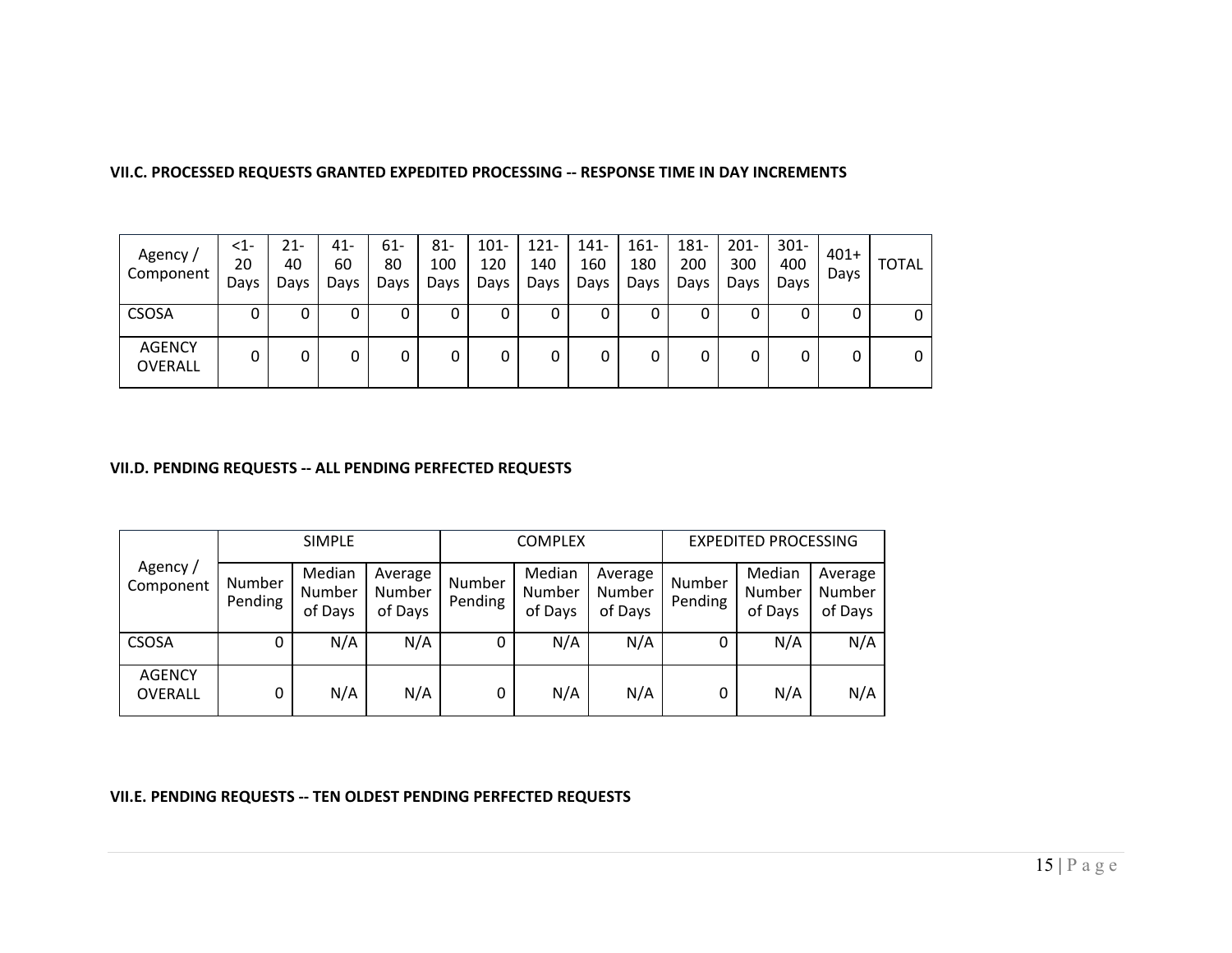| Agency /<br>Component |                              | 10th<br>Oldest<br>Request | 9th | 8th | 7th | 6th         | 5th | 4th | 3rd | 2nd | Oldest<br>Request |
|-----------------------|------------------------------|---------------------------|-----|-----|-----|-------------|-----|-----|-----|-----|-------------------|
|                       | Date of<br>Receipt           | N/A                       | N/A | N/A | N/A | N/A         | N/A | N/A | N/A | N/A | N/A               |
| <b>CSOSA</b>          | Number<br>of Days<br>Pending | 0                         | 0   | 0   | 0   | $\mathbf 0$ | 0   | 0   | 0   | 0   | $\Omega$          |
| <b>AGENCY</b>         | Date of<br>Receipt           | N/A                       | N/A | N/A | N/A | N/A         | N/A | N/A | N/A | N/A | N/A               |
| OVERALL               | Number<br>of Days<br>Pending | 0                         | 0   | 0   | 0   | $\mathbf 0$ | 0   | 0   | 0   | 0   | 0                 |

#### **VIII.A. REQUESTS FOR EXPEDITED PROCESSING**

| Agency /<br>Component           | Number<br>Granted | Number<br>Denied | Median<br>Number of<br>Days to<br>Adjudicate | Average<br>Number of<br>Days to<br>Adjudicate | Number<br>Adjudicated<br><b>Within Ten</b><br>Calendar<br>Days |
|---------------------------------|-------------------|------------------|----------------------------------------------|-----------------------------------------------|----------------------------------------------------------------|
| <b>CSOSA</b>                    |                   |                  | N/A                                          | N/A                                           |                                                                |
| <b>AGENCY</b><br><b>OVERALL</b> |                   |                  | N/A                                          | N/A                                           | 0                                                              |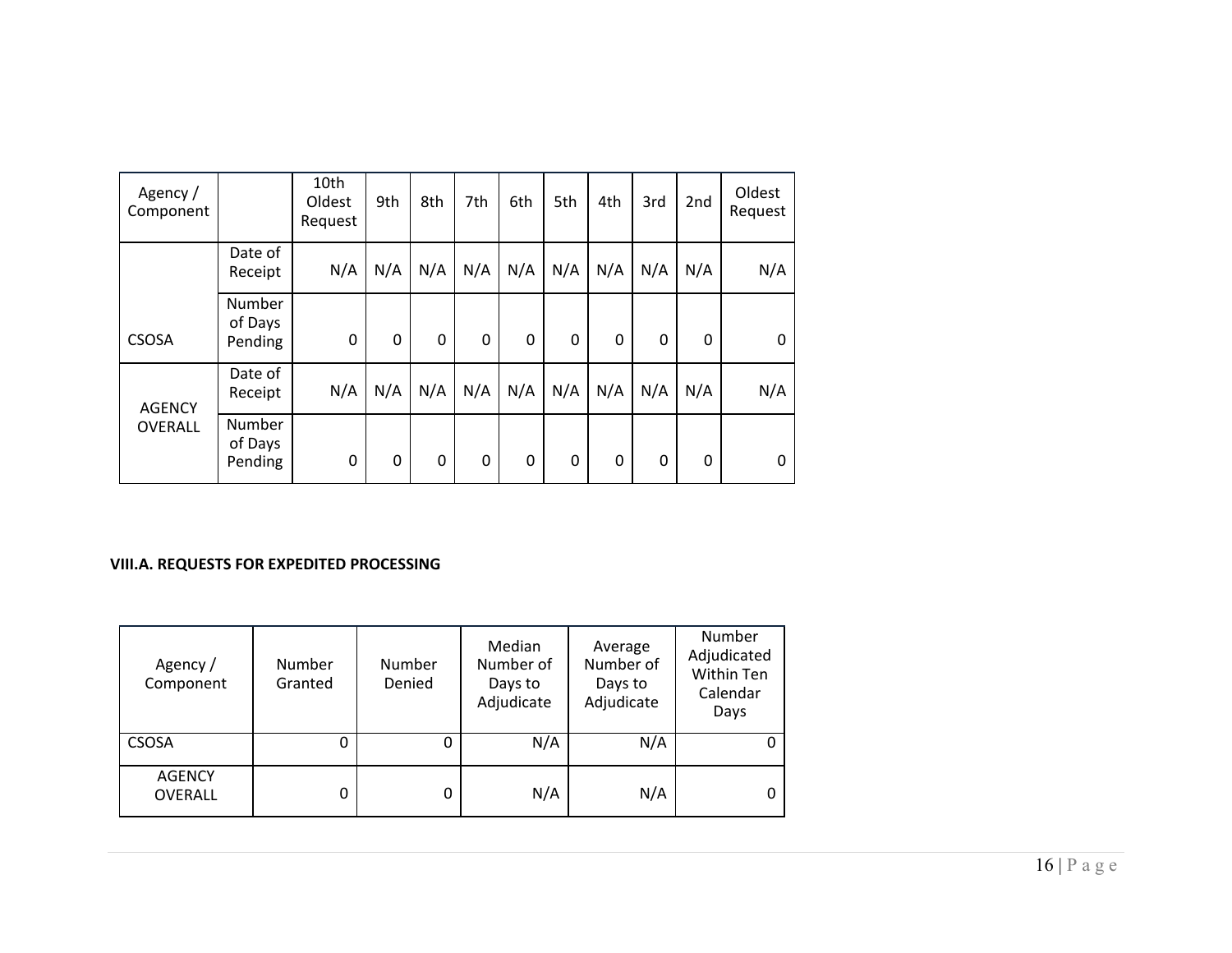#### **VIII.B. Requests for Fee Waiver**

| Agency /<br>Component    | Number<br>Granted | Median Number<br>Number Denied<br>of Days to<br>Adjudicate |     | Average<br>Number of Days<br>to Adjudicate |
|--------------------------|-------------------|------------------------------------------------------------|-----|--------------------------------------------|
| <b>CSOSA</b>             |                   |                                                            | N/A | N/A                                        |
| <b>AGENCY</b><br>OVERALL |                   |                                                            | N/A | N/A                                        |

#### **IX. FOIA Personnel and Costs**

|                       |                                                      | PERSONNEL                                                          |                                                     | <b>COSTS</b>        |                                 |                    |  |
|-----------------------|------------------------------------------------------|--------------------------------------------------------------------|-----------------------------------------------------|---------------------|---------------------------------|--------------------|--|
| Agency /<br>Component | Number of<br>"Full-Time<br><b>FOIA</b><br>Employees" | Number of<br>"Equivalent<br>Full-Time<br><b>FOIA</b><br>Employees" | Total<br>Number<br>of "Full-<br>Time FOIA<br>Staff" | Processing<br>Costs | Litigation-<br>Related<br>Costs | <b>Total Costs</b> |  |
| <b>CSOSA</b>          | 2                                                    | 0.00                                                               | 2.00                                                | 204091.00           | 0.00                            | 204091.00          |  |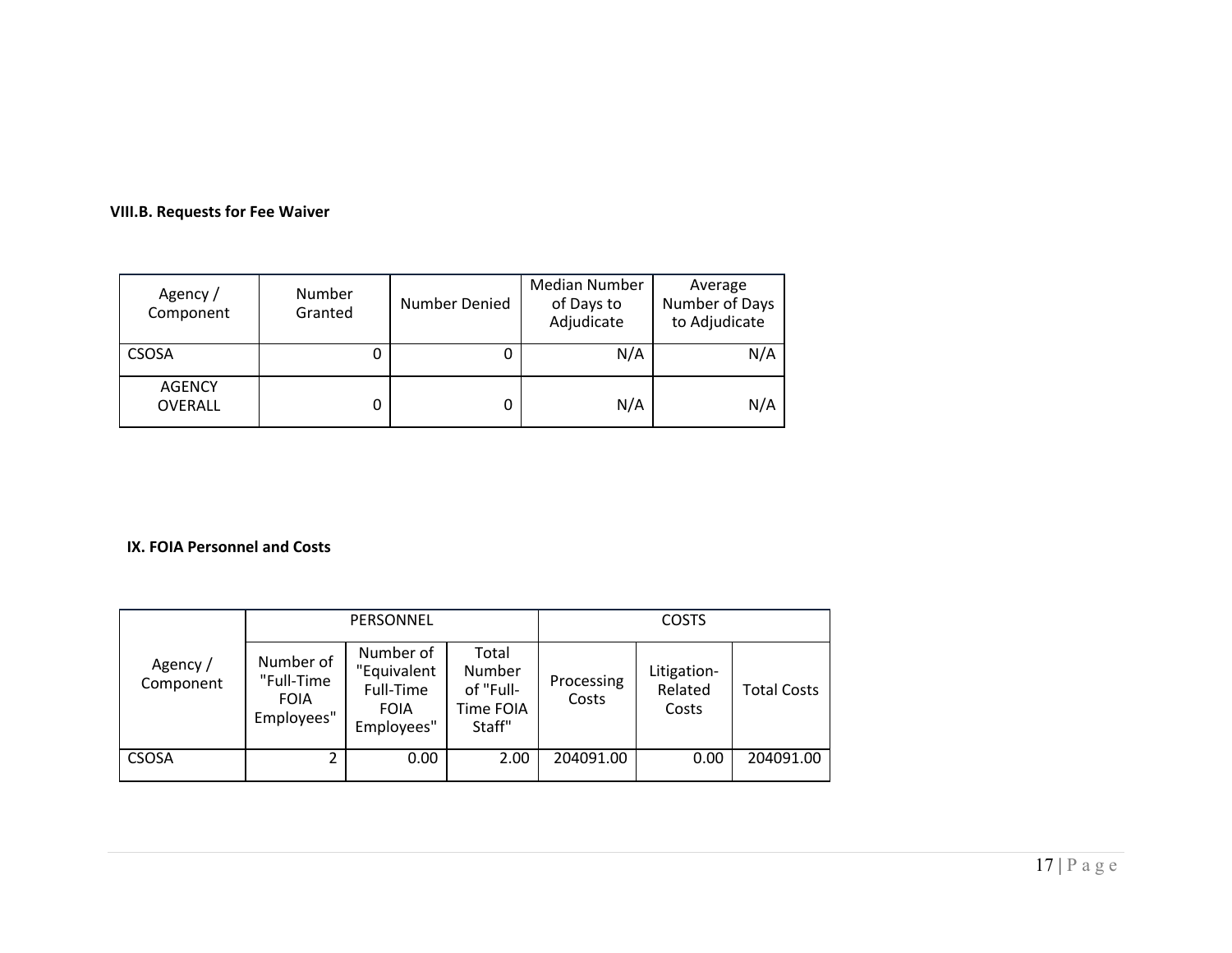| <b>AGENCY</b><br>OVERALL |   | 0.00 | 2.00 | 204091.00 | 0.00 | 204091.00 |
|--------------------------|---|------|------|-----------|------|-----------|
|                          | - |      |      |           |      |           |

#### **X. Fees Collected for Processing Requests**

| Agency /<br>Component    | <b>Total Amount</b><br>of Fees<br>Collected | Percentage of<br><b>Total Costs</b> |
|--------------------------|---------------------------------------------|-------------------------------------|
| <b>CSOSA</b>             | 0.00                                        | 0.0000                              |
| <b>AGENCY</b><br>OVERALL | 0.00                                        | 0.0000                              |

#### **XI.A. Number of Times Subsection (C) Used**

| Agency /<br>Component | Number of Times Subsection Used |
|-----------------------|---------------------------------|
| CSOSA                 |                                 |
| <b>AGENCY OVERALL</b> |                                 |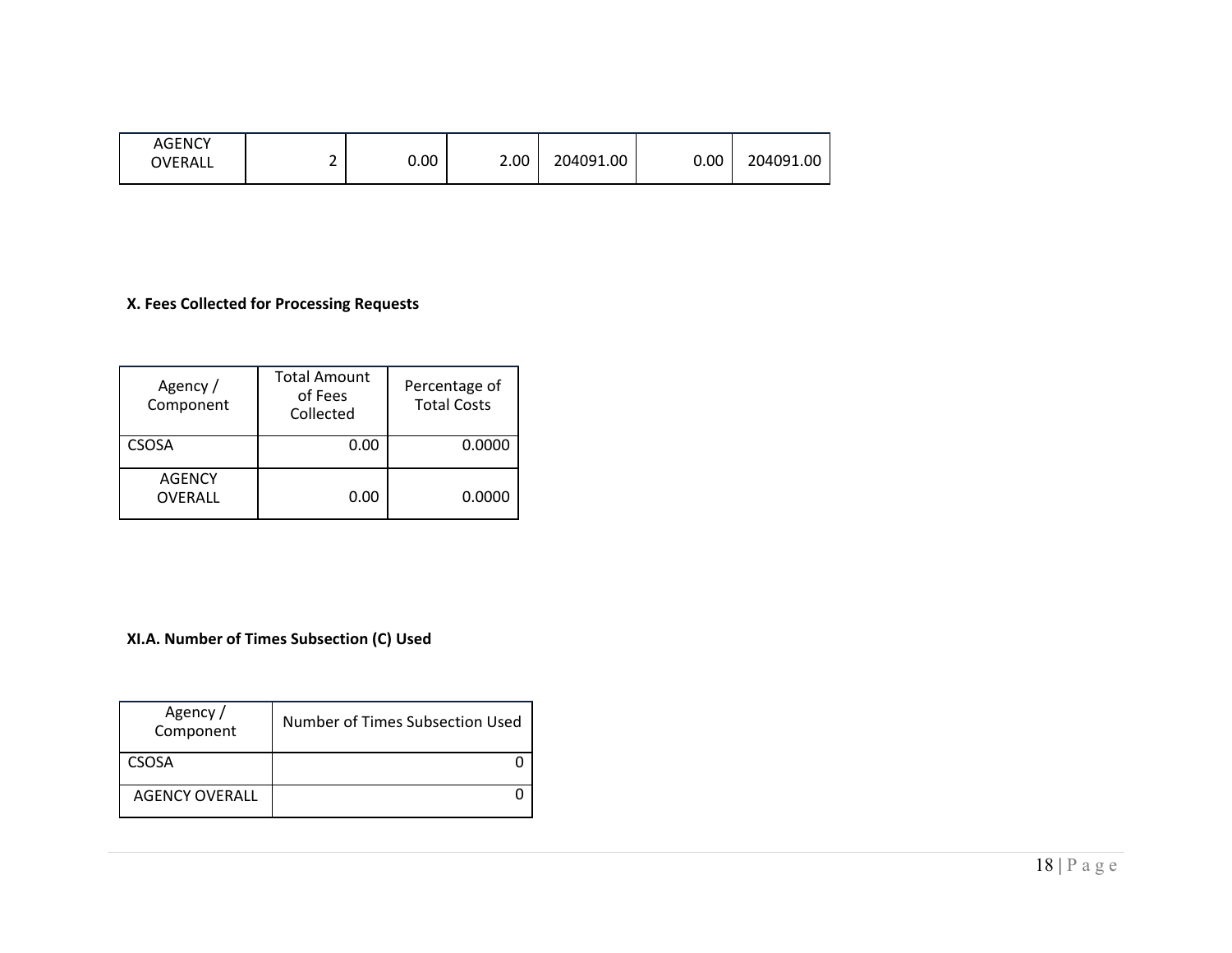#### **XI.B. Number of Subsection (A)(2) Postings**

| Agency /<br>Component    | Number of<br><b>Records Posted</b><br>by the FOIA<br>Office | Number of<br><b>Records Posted</b><br>by Program<br>Offices |
|--------------------------|-------------------------------------------------------------|-------------------------------------------------------------|
| <b>CSOSA</b>             |                                                             | 22                                                          |
| <b>AGENCY</b><br>OVERALL |                                                             | 22                                                          |

#### **XII.A. Backlogs of FOIA Requests and Administrative Appeals**

| Agency /<br>Component           | Number of<br>Backlogged<br>Requests as of<br>End of Fiscal<br>Year | Number of<br>Backlogged<br>Appeals as of<br><b>End of Fiscal</b><br>Year |
|---------------------------------|--------------------------------------------------------------------|--------------------------------------------------------------------------|
| <b>CSOSA</b>                    |                                                                    |                                                                          |
| <b>AGENCY</b><br><b>OVERALL</b> |                                                                    |                                                                          |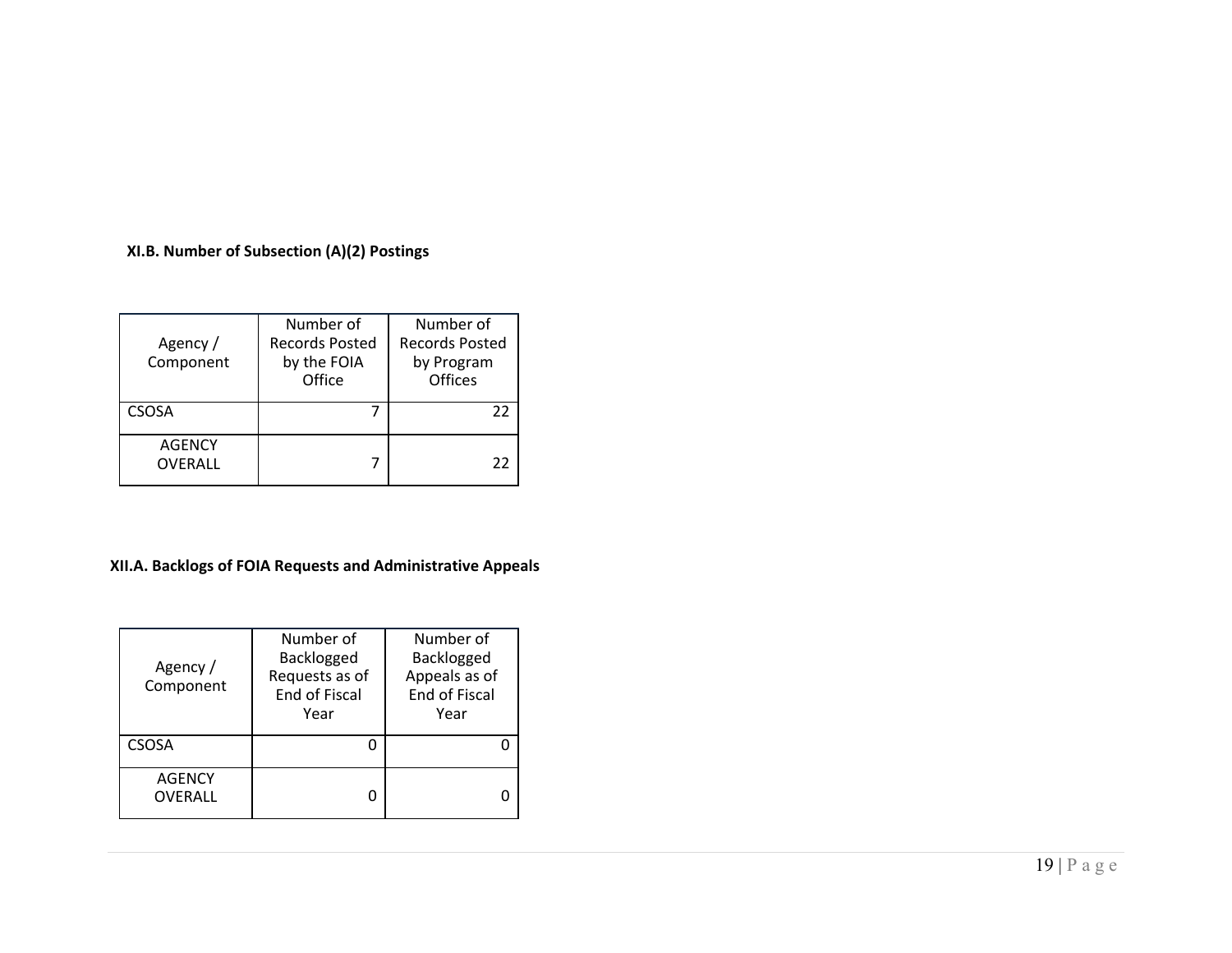#### **XII.B. CONSULTATIONS ON FOIA REQUESTS ‐‐ RECEIVED, PROCESSED, AND PENDING CONSULTATIONS**

| Agency /<br>Component           | Number of<br>Consultations<br>Received from<br><b>Other Agencies</b><br>that were<br>Pending at the<br>Agency as of<br>Start<br>of the Fiscal<br>Year | Number of<br>Consultations<br>Received from<br><b>Other Agencies</b><br>During the Fiscal<br>Year | Number of<br>Consultations<br>Received from<br><b>Other Agencies</b><br>that were<br>Processed by<br>the Agency<br>During the Fiscal<br>Year | Number of<br>Consultations<br>Received from<br><b>Other Agencies</b><br>that were<br>Pending at the<br>Agency as of<br>End<br>of the Fiscal<br>Year |
|---------------------------------|-------------------------------------------------------------------------------------------------------------------------------------------------------|---------------------------------------------------------------------------------------------------|----------------------------------------------------------------------------------------------------------------------------------------------|-----------------------------------------------------------------------------------------------------------------------------------------------------|
| CSOSA                           | O                                                                                                                                                     | 0                                                                                                 | O                                                                                                                                            | <sup>0</sup>                                                                                                                                        |
| <b>AGENCY</b><br><b>OVERALL</b> | 0                                                                                                                                                     | 0                                                                                                 | 0                                                                                                                                            | 0                                                                                                                                                   |

## XII.C. CONSULTATIONS ON FOIA REQUESTS -- TEN OLDEST CONSULTATIONS RECEIVED FROM OTHER AGENCIES AND PENDING AT THE AGENCY

| Agency /<br>Component |      | 10th Oldest<br>Consultation | 9th | 8th | 7th | 6th | 5th | 4th | 3rd | 2nd | Oldest<br>Consultation |
|-----------------------|------|-----------------------------|-----|-----|-----|-----|-----|-----|-----|-----|------------------------|
| <b>CSOSA</b>          | Date | N/A                         | N/A | N/A | N/A | N/A | N/A | N/A | N/A | N/A | N/A                    |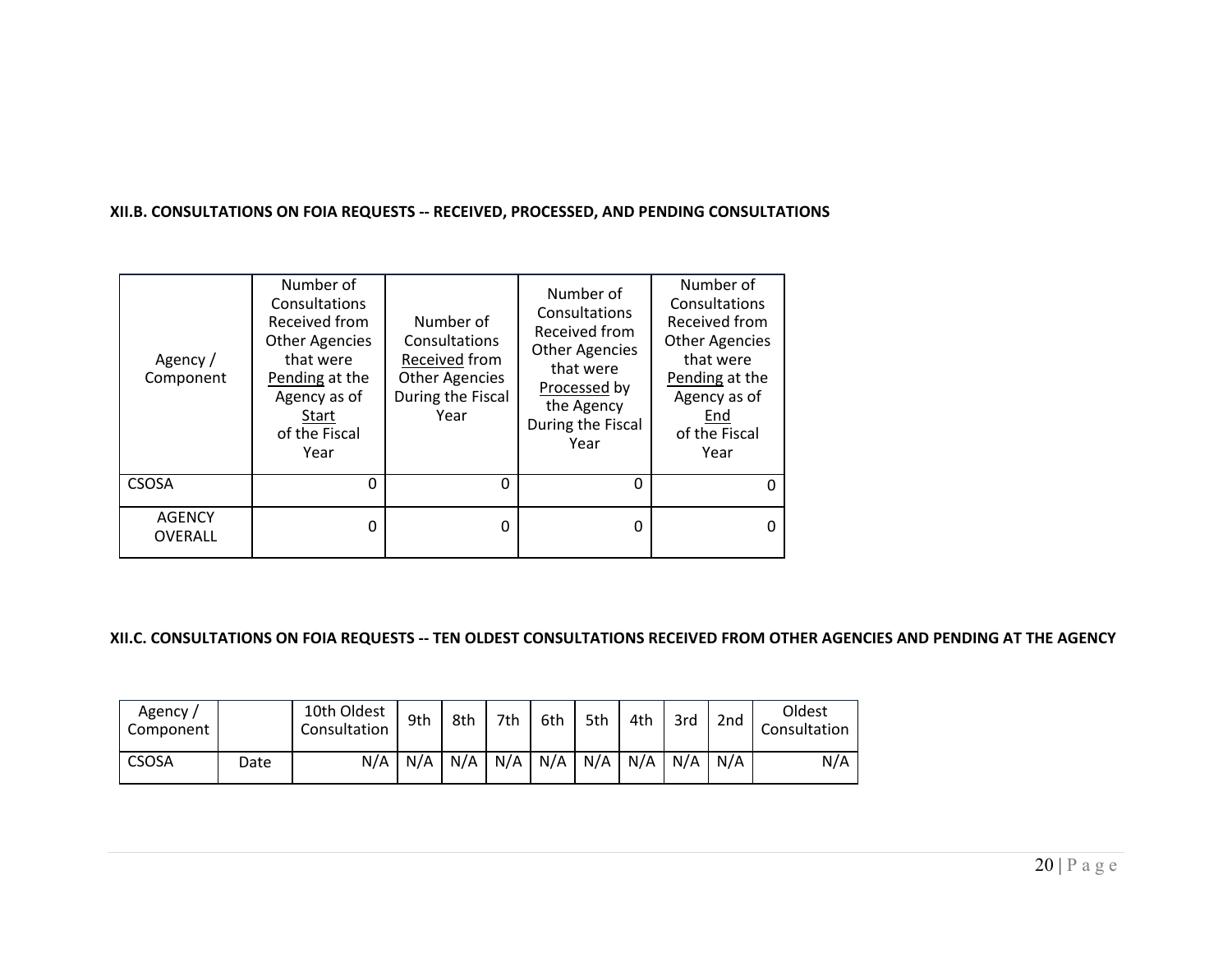|                          | Number<br>of Days | 0   | 0   | 0   | 0   |     | 0   | 0 | 0           | 0   |     |
|--------------------------|-------------------|-----|-----|-----|-----|-----|-----|---|-------------|-----|-----|
| <b>AGENCY</b><br>OVERALL | Date              | N/A | N/A | N/A | N/A | N/A | N/A |   | $N/A$ $N/A$ | N/A | N/A |
|                          | Number<br>of Days | 0   | 0   | 0   | 0   |     | 0   | 0 | 0           | 0   |     |

## XII.D.(1). COMPARISON OF NUMBERS OF REQUESTS FROM PREVIOUS AND CURRENT ANNUAL REPORT -- REQUESTS RECEIVED AND **PROCESSED**

| Agency /<br>Component    |                                                                                             | NUMBER OF REQUESTS RECEIVED                                                             | <b>NUMBER OF REQUESTS</b><br><b>PROCESSED</b>                                            |                                                                                             |  |
|--------------------------|---------------------------------------------------------------------------------------------|-----------------------------------------------------------------------------------------|------------------------------------------------------------------------------------------|---------------------------------------------------------------------------------------------|--|
|                          | Number<br><b>Received During</b><br>Fiscal Year from<br>Last Year's<br><b>Annual Report</b> | Number<br><b>Received During</b><br>Fiscal Year from<br><b>Current Annual</b><br>Report | Number<br>Processed<br><b>During Fiscal</b><br>Year from Last<br>Year's Annual<br>Report | Number<br>Processed<br><b>During Fiscal</b><br>Year from<br><b>Current Annual</b><br>Report |  |
| CSOSA                    | 207                                                                                         | 99                                                                                      | 207                                                                                      | 99                                                                                          |  |
| <b>AGENCY</b><br>OVERALL | 207                                                                                         | 99                                                                                      | 207                                                                                      | 99                                                                                          |  |

**XII.D.(2). COMPARISON OF NUMBERS OF REQUESTS FROM PREVIOUS AND CURRENT ANNUAL REPORT ‐‐ BACKLOGGED REQUESTS**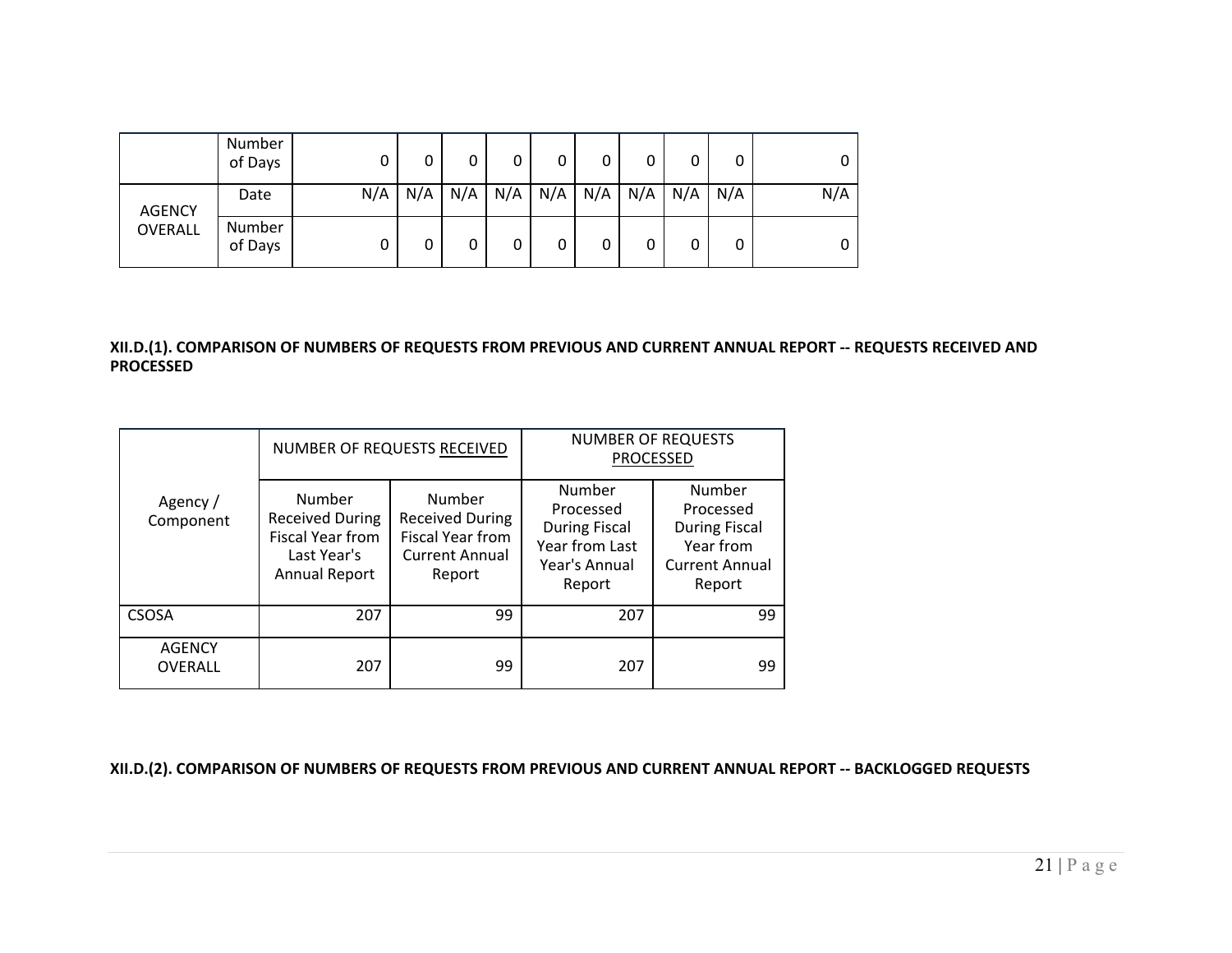| Agency /<br>Component    | Number of<br>Backlogged<br>Requests as of<br>End of the Fiscal<br>Year from<br>Previous Annual<br>Report | Number of<br>Backlogged<br>Requests as of<br>End of the Fiscal<br><b>Year from Current</b><br><b>Annual Report</b> |
|--------------------------|----------------------------------------------------------------------------------------------------------|--------------------------------------------------------------------------------------------------------------------|
| <b>CSOSA</b>             |                                                                                                          |                                                                                                                    |
| <b>AGENCY</b><br>OVERALL |                                                                                                          |                                                                                                                    |

XII.E.(1). COMPARISON OF NUMBERS OF ADMINISTRATIVE APPEALS FROM PREVIOUS AND CURRENT ANNUAL REPORT -- APPEALS RECEIVED **AND PROCESSED**

| Agency /<br>Component    |                                                                                             | NUMBER OF APPEALS RECEIVED                                                              | NUMBER OF APPEALS PROCESSED                                                              |                                                                                             |  |
|--------------------------|---------------------------------------------------------------------------------------------|-----------------------------------------------------------------------------------------|------------------------------------------------------------------------------------------|---------------------------------------------------------------------------------------------|--|
|                          | Number<br><b>Received During</b><br>Fiscal Year from<br>Last Year's<br><b>Annual Report</b> | Number<br><b>Received During</b><br>Fiscal Year from<br><b>Current Annual</b><br>Report | Number<br>Processed<br><b>During Fiscal</b><br>Year from Last<br>Year's Annual<br>Report | Number<br>Processed<br><b>During Fiscal</b><br>Year from<br><b>Current Annual</b><br>Report |  |
| <b>CSOSA</b>             |                                                                                             | 4                                                                                       |                                                                                          | 4                                                                                           |  |
| <b>AGENCY</b><br>OVERALL |                                                                                             | 4                                                                                       |                                                                                          | 4                                                                                           |  |